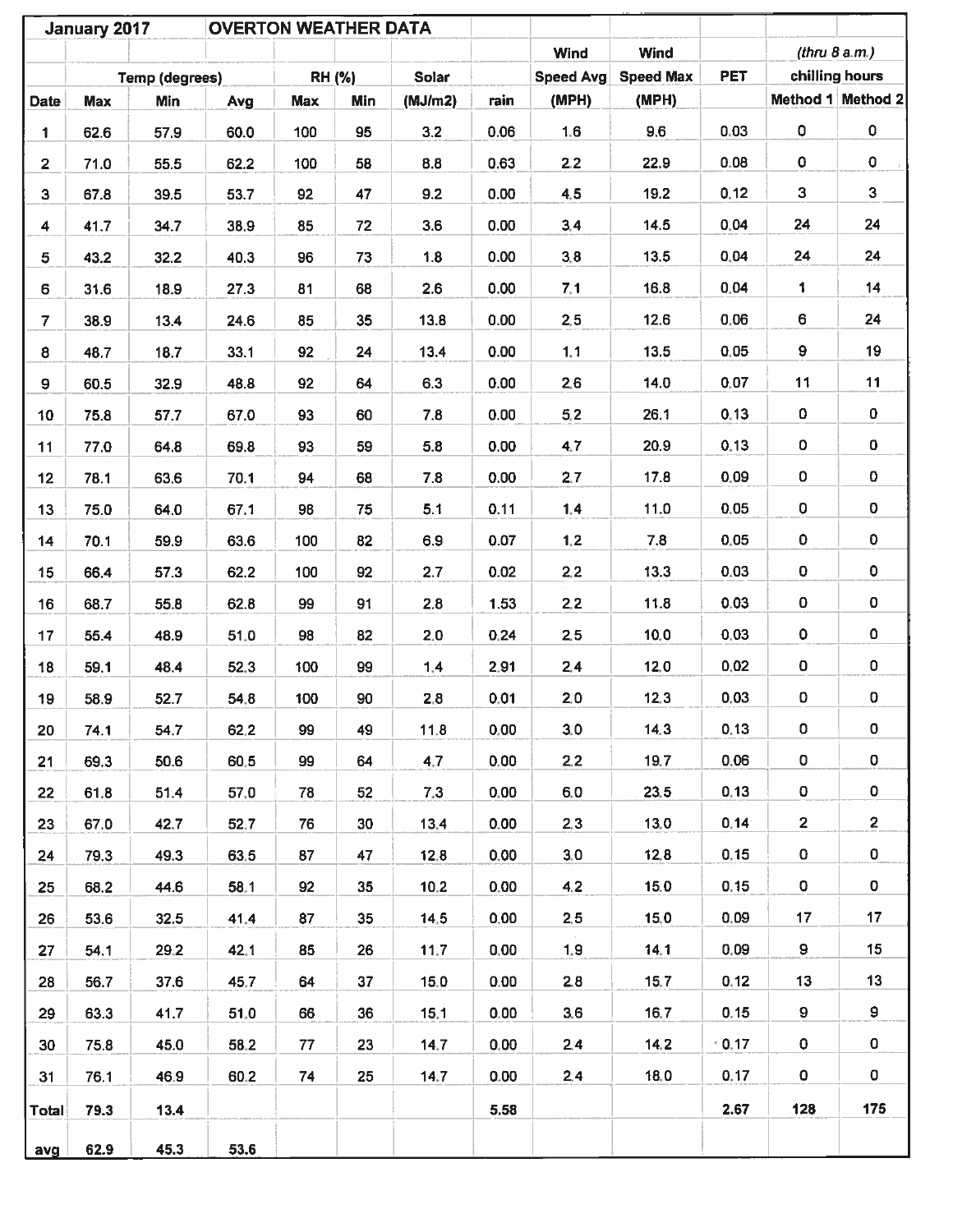| Wind<br>Wind<br>(thru 8 a.m.)<br>Temp (degrees)<br>RH (%)<br>Solar<br>Speed Avg<br><b>Speed Max</b><br><b>PET</b><br>chilling hours<br><b>Max</b><br>(MJ/m2)<br><b>Date</b><br>Min<br><b>Max</b><br>Min<br>rain<br>(MPH)<br>(MPH)<br>Avg<br>53.7<br>97<br>62<br>11.2<br>0.00<br>2.8<br>17.3<br>0.11<br>0<br>$\mathsf 0$<br>1<br>76.5<br>63.1<br>$\overline{2}$<br>63.6<br>43.5<br>52.1<br>98<br>73<br>3.1<br>0.00<br>3.5<br>11.3<br>0.06<br>$\overline{4}$<br>$\overline{4}$<br>$\mathbf{3}$<br>53.4<br>52<br>3.7<br>15<br>40.1<br>45.5<br>85<br>14.0<br>0.00<br>14.7<br>0.09<br>15<br>12<br>$\overline{4}$<br>51.0<br>39.6<br>45.4<br>84<br>54<br>4.4<br>0.00<br>2.1<br>9.3<br>0.06<br>12<br>$\pmb{0}$<br>5<br>66.7<br>48.1<br>56.1<br>100<br>93<br>3.4<br>0.07<br>0.4<br>$7.8\,$<br>0.03<br>0<br>6<br>74.0<br>68.6<br>81<br>2.3<br>14.2<br>$\pmb{0}$<br>64.5<br>97<br>4.6<br>0.00<br>0.06<br>0<br>$\overline{7}$<br>79.3<br>56.0<br>69.9<br>91<br>29<br>13.3<br>0.00<br>4.5<br>19.2<br>0.22<br>0<br>$\mathsf{O}\xspace$<br>8<br>$\mathbf 0$<br>77.9<br>48.9<br>61.8<br>97<br>35<br>12.4<br>0.00<br>4.3<br>17.8<br>0.19<br>0<br>9<br>61.5<br>36.2<br>38<br>15.7<br>10<br>47.9<br>77<br>16.3<br>0.00<br>3.0<br>0.13<br>10<br>92<br>64<br>2.5<br>8<br>8<br>10<br>71.4<br>41.7<br>57.6<br>10.9<br>0.00<br>15.0<br>0.09<br>11<br>84.0<br>67.0<br>63.8<br>94<br>55<br>11.1<br>0.00<br>4.4<br>18.7<br>0.16<br>$\pmb{0}$<br>0<br>12<br>74.4<br>95<br>54<br>0.00<br>3.6<br>16.5<br>0<br>$\mathsf 0$<br>65.2<br>69.3<br>4.1<br>0.12<br>13<br>64.5<br>53.9<br>60.2<br>47<br>8.0<br>0.00<br>3.3<br>14.5<br>0.12<br>$\mathsf 0$<br>77<br>0<br>14<br>56.0<br>45.2<br>50.5<br>97<br>69<br>2.3<br>0.95<br>3.8<br>17.7<br>0.05<br>0<br>$\pmb{0}$<br>$10\,$<br>15<br>60.7<br>39.3<br>49.1<br>92<br>35<br>0.00<br>3.7<br>14.3<br>0.14<br>$10\,$<br>17.1<br>9<br>$10$<br>16<br>65.9<br>31.9<br>48.6<br>96<br>29<br>0.00<br>$1.0$<br>10.6<br>0.10<br>17.2<br>17<br>66.2<br>42.9<br>95<br>55<br>1.3<br>11.8<br>$\overline{7}$<br>54.1<br>7.7<br>0.00<br>0.07<br>7<br>18<br>76.6<br>54.8<br>64.9<br>98<br>61<br>10.2<br>0.00<br>1.8<br>11.1<br>0.10<br>0<br>$\pmb{0}$<br>73<br>2.2<br>$\mathbf 0$<br>19<br>76.4<br>61.4<br>69.2<br>98<br>8.1<br>11.3<br>0.08<br>0<br>0.00<br>20<br>69.8<br>55.4<br>60.5<br>100<br>90<br>2.4<br>2.05<br>1.6<br>23.7<br>0.03<br>$\mathbf 0$<br>0<br>21<br>71.2<br>54.9<br>61.1<br>57<br>0.01<br>2.4<br>17.2<br>0.11<br>$\mathbf 0$<br>100<br>12.7<br>$\mathbf 0$<br>99<br>12.6<br>$\mathsf 0$<br>22<br>79.9<br>49.3<br>63.5<br>49<br>17.1<br>0.00<br>0.6<br>0.10<br>0<br>19.2<br>$\mathbf 0$<br>23<br>83.6<br>55.2<br>68.9<br>95<br>41<br>17.2<br>0.00<br>2.9<br>0.19<br>$\mathbf 0$<br>24<br>68.3<br>48<br>4.5<br>14.8<br>0.14<br>$\mathbf 0$<br>50.5<br>61.5<br>97<br>14.9<br>0.00<br>$\mathbf 0$<br>25<br>36.5<br>32<br>0.00<br>12.6<br>12<br>57.4<br>45.7<br>88<br>19.3<br>2.7<br>0.13<br>12<br>9<br>9<br>26<br>66.2<br>35.6<br>57.3<br>93<br>49<br>9.7<br>0.00<br>1.7<br>11.8<br>0.09<br>27<br>81.0<br>62.7<br>98<br>0.01<br>1.7<br>11.3<br>0.10<br>$\mathbf 0$<br>70.7<br>57<br>10.6<br>0<br>28<br>81.0<br>69.0<br>73.8<br>96<br>65<br>10.2<br>0.00<br>3.7<br>20.0<br>0.13<br>$\mathsf{O}$<br>0 |              | February 2017 |      | <b>OVERTON WEATHER DATA</b> |  |      |  |      |    |    |
|----------------------------------------------------------------------------------------------------------------------------------------------------------------------------------------------------------------------------------------------------------------------------------------------------------------------------------------------------------------------------------------------------------------------------------------------------------------------------------------------------------------------------------------------------------------------------------------------------------------------------------------------------------------------------------------------------------------------------------------------------------------------------------------------------------------------------------------------------------------------------------------------------------------------------------------------------------------------------------------------------------------------------------------------------------------------------------------------------------------------------------------------------------------------------------------------------------------------------------------------------------------------------------------------------------------------------------------------------------------------------------------------------------------------------------------------------------------------------------------------------------------------------------------------------------------------------------------------------------------------------------------------------------------------------------------------------------------------------------------------------------------------------------------------------------------------------------------------------------------------------------------------------------------------------------------------------------------------------------------------------------------------------------------------------------------------------------------------------------------------------------------------------------------------------------------------------------------------------------------------------------------------------------------------------------------------------------------------------------------------------------------------------------------------------------------------------------------------------------------------------------------------------------------------------------------------------------------------------------------------------------------------------------------------------------------------------------------------------------------------------------------------------------------------------------------------------------------------------------------------------------------------------------------------------------------------------------------------------------------------------------------------------------------------------------------------------------------------------------------------------------------------------------------------------------------------------------------|--------------|---------------|------|-----------------------------|--|------|--|------|----|----|
| Method 1 Method 2                                                                                                                                                                                                                                                                                                                                                                                                                                                                                                                                                                                                                                                                                                                                                                                                                                                                                                                                                                                                                                                                                                                                                                                                                                                                                                                                                                                                                                                                                                                                                                                                                                                                                                                                                                                                                                                                                                                                                                                                                                                                                                                                                                                                                                                                                                                                                                                                                                                                                                                                                                                                                                                                                                                                                                                                                                                                                                                                                                                                                                                                                                                                                                                              |              |               |      |                             |  |      |  |      |    |    |
|                                                                                                                                                                                                                                                                                                                                                                                                                                                                                                                                                                                                                                                                                                                                                                                                                                                                                                                                                                                                                                                                                                                                                                                                                                                                                                                                                                                                                                                                                                                                                                                                                                                                                                                                                                                                                                                                                                                                                                                                                                                                                                                                                                                                                                                                                                                                                                                                                                                                                                                                                                                                                                                                                                                                                                                                                                                                                                                                                                                                                                                                                                                                                                                                                |              |               |      |                             |  |      |  |      |    |    |
|                                                                                                                                                                                                                                                                                                                                                                                                                                                                                                                                                                                                                                                                                                                                                                                                                                                                                                                                                                                                                                                                                                                                                                                                                                                                                                                                                                                                                                                                                                                                                                                                                                                                                                                                                                                                                                                                                                                                                                                                                                                                                                                                                                                                                                                                                                                                                                                                                                                                                                                                                                                                                                                                                                                                                                                                                                                                                                                                                                                                                                                                                                                                                                                                                |              |               |      |                             |  |      |  |      |    |    |
|                                                                                                                                                                                                                                                                                                                                                                                                                                                                                                                                                                                                                                                                                                                                                                                                                                                                                                                                                                                                                                                                                                                                                                                                                                                                                                                                                                                                                                                                                                                                                                                                                                                                                                                                                                                                                                                                                                                                                                                                                                                                                                                                                                                                                                                                                                                                                                                                                                                                                                                                                                                                                                                                                                                                                                                                                                                                                                                                                                                                                                                                                                                                                                                                                |              |               |      |                             |  |      |  |      |    |    |
|                                                                                                                                                                                                                                                                                                                                                                                                                                                                                                                                                                                                                                                                                                                                                                                                                                                                                                                                                                                                                                                                                                                                                                                                                                                                                                                                                                                                                                                                                                                                                                                                                                                                                                                                                                                                                                                                                                                                                                                                                                                                                                                                                                                                                                                                                                                                                                                                                                                                                                                                                                                                                                                                                                                                                                                                                                                                                                                                                                                                                                                                                                                                                                                                                |              |               |      |                             |  |      |  |      |    |    |
|                                                                                                                                                                                                                                                                                                                                                                                                                                                                                                                                                                                                                                                                                                                                                                                                                                                                                                                                                                                                                                                                                                                                                                                                                                                                                                                                                                                                                                                                                                                                                                                                                                                                                                                                                                                                                                                                                                                                                                                                                                                                                                                                                                                                                                                                                                                                                                                                                                                                                                                                                                                                                                                                                                                                                                                                                                                                                                                                                                                                                                                                                                                                                                                                                |              |               |      |                             |  |      |  |      |    |    |
|                                                                                                                                                                                                                                                                                                                                                                                                                                                                                                                                                                                                                                                                                                                                                                                                                                                                                                                                                                                                                                                                                                                                                                                                                                                                                                                                                                                                                                                                                                                                                                                                                                                                                                                                                                                                                                                                                                                                                                                                                                                                                                                                                                                                                                                                                                                                                                                                                                                                                                                                                                                                                                                                                                                                                                                                                                                                                                                                                                                                                                                                                                                                                                                                                |              |               |      |                             |  |      |  |      |    |    |
|                                                                                                                                                                                                                                                                                                                                                                                                                                                                                                                                                                                                                                                                                                                                                                                                                                                                                                                                                                                                                                                                                                                                                                                                                                                                                                                                                                                                                                                                                                                                                                                                                                                                                                                                                                                                                                                                                                                                                                                                                                                                                                                                                                                                                                                                                                                                                                                                                                                                                                                                                                                                                                                                                                                                                                                                                                                                                                                                                                                                                                                                                                                                                                                                                |              |               |      |                             |  |      |  |      |    |    |
|                                                                                                                                                                                                                                                                                                                                                                                                                                                                                                                                                                                                                                                                                                                                                                                                                                                                                                                                                                                                                                                                                                                                                                                                                                                                                                                                                                                                                                                                                                                                                                                                                                                                                                                                                                                                                                                                                                                                                                                                                                                                                                                                                                                                                                                                                                                                                                                                                                                                                                                                                                                                                                                                                                                                                                                                                                                                                                                                                                                                                                                                                                                                                                                                                |              |               |      |                             |  |      |  |      |    |    |
|                                                                                                                                                                                                                                                                                                                                                                                                                                                                                                                                                                                                                                                                                                                                                                                                                                                                                                                                                                                                                                                                                                                                                                                                                                                                                                                                                                                                                                                                                                                                                                                                                                                                                                                                                                                                                                                                                                                                                                                                                                                                                                                                                                                                                                                                                                                                                                                                                                                                                                                                                                                                                                                                                                                                                                                                                                                                                                                                                                                                                                                                                                                                                                                                                |              |               |      |                             |  |      |  |      |    |    |
|                                                                                                                                                                                                                                                                                                                                                                                                                                                                                                                                                                                                                                                                                                                                                                                                                                                                                                                                                                                                                                                                                                                                                                                                                                                                                                                                                                                                                                                                                                                                                                                                                                                                                                                                                                                                                                                                                                                                                                                                                                                                                                                                                                                                                                                                                                                                                                                                                                                                                                                                                                                                                                                                                                                                                                                                                                                                                                                                                                                                                                                                                                                                                                                                                |              |               |      |                             |  |      |  |      |    |    |
|                                                                                                                                                                                                                                                                                                                                                                                                                                                                                                                                                                                                                                                                                                                                                                                                                                                                                                                                                                                                                                                                                                                                                                                                                                                                                                                                                                                                                                                                                                                                                                                                                                                                                                                                                                                                                                                                                                                                                                                                                                                                                                                                                                                                                                                                                                                                                                                                                                                                                                                                                                                                                                                                                                                                                                                                                                                                                                                                                                                                                                                                                                                                                                                                                |              |               |      |                             |  |      |  |      |    |    |
|                                                                                                                                                                                                                                                                                                                                                                                                                                                                                                                                                                                                                                                                                                                                                                                                                                                                                                                                                                                                                                                                                                                                                                                                                                                                                                                                                                                                                                                                                                                                                                                                                                                                                                                                                                                                                                                                                                                                                                                                                                                                                                                                                                                                                                                                                                                                                                                                                                                                                                                                                                                                                                                                                                                                                                                                                                                                                                                                                                                                                                                                                                                                                                                                                |              |               |      |                             |  |      |  |      |    |    |
|                                                                                                                                                                                                                                                                                                                                                                                                                                                                                                                                                                                                                                                                                                                                                                                                                                                                                                                                                                                                                                                                                                                                                                                                                                                                                                                                                                                                                                                                                                                                                                                                                                                                                                                                                                                                                                                                                                                                                                                                                                                                                                                                                                                                                                                                                                                                                                                                                                                                                                                                                                                                                                                                                                                                                                                                                                                                                                                                                                                                                                                                                                                                                                                                                |              |               |      |                             |  |      |  |      |    |    |
|                                                                                                                                                                                                                                                                                                                                                                                                                                                                                                                                                                                                                                                                                                                                                                                                                                                                                                                                                                                                                                                                                                                                                                                                                                                                                                                                                                                                                                                                                                                                                                                                                                                                                                                                                                                                                                                                                                                                                                                                                                                                                                                                                                                                                                                                                                                                                                                                                                                                                                                                                                                                                                                                                                                                                                                                                                                                                                                                                                                                                                                                                                                                                                                                                |              |               |      |                             |  |      |  |      |    |    |
|                                                                                                                                                                                                                                                                                                                                                                                                                                                                                                                                                                                                                                                                                                                                                                                                                                                                                                                                                                                                                                                                                                                                                                                                                                                                                                                                                                                                                                                                                                                                                                                                                                                                                                                                                                                                                                                                                                                                                                                                                                                                                                                                                                                                                                                                                                                                                                                                                                                                                                                                                                                                                                                                                                                                                                                                                                                                                                                                                                                                                                                                                                                                                                                                                |              |               |      |                             |  |      |  |      |    |    |
|                                                                                                                                                                                                                                                                                                                                                                                                                                                                                                                                                                                                                                                                                                                                                                                                                                                                                                                                                                                                                                                                                                                                                                                                                                                                                                                                                                                                                                                                                                                                                                                                                                                                                                                                                                                                                                                                                                                                                                                                                                                                                                                                                                                                                                                                                                                                                                                                                                                                                                                                                                                                                                                                                                                                                                                                                                                                                                                                                                                                                                                                                                                                                                                                                |              |               |      |                             |  |      |  |      |    |    |
|                                                                                                                                                                                                                                                                                                                                                                                                                                                                                                                                                                                                                                                                                                                                                                                                                                                                                                                                                                                                                                                                                                                                                                                                                                                                                                                                                                                                                                                                                                                                                                                                                                                                                                                                                                                                                                                                                                                                                                                                                                                                                                                                                                                                                                                                                                                                                                                                                                                                                                                                                                                                                                                                                                                                                                                                                                                                                                                                                                                                                                                                                                                                                                                                                |              |               |      |                             |  |      |  |      |    |    |
|                                                                                                                                                                                                                                                                                                                                                                                                                                                                                                                                                                                                                                                                                                                                                                                                                                                                                                                                                                                                                                                                                                                                                                                                                                                                                                                                                                                                                                                                                                                                                                                                                                                                                                                                                                                                                                                                                                                                                                                                                                                                                                                                                                                                                                                                                                                                                                                                                                                                                                                                                                                                                                                                                                                                                                                                                                                                                                                                                                                                                                                                                                                                                                                                                |              |               |      |                             |  |      |  |      |    |    |
|                                                                                                                                                                                                                                                                                                                                                                                                                                                                                                                                                                                                                                                                                                                                                                                                                                                                                                                                                                                                                                                                                                                                                                                                                                                                                                                                                                                                                                                                                                                                                                                                                                                                                                                                                                                                                                                                                                                                                                                                                                                                                                                                                                                                                                                                                                                                                                                                                                                                                                                                                                                                                                                                                                                                                                                                                                                                                                                                                                                                                                                                                                                                                                                                                |              |               |      |                             |  |      |  |      |    |    |
|                                                                                                                                                                                                                                                                                                                                                                                                                                                                                                                                                                                                                                                                                                                                                                                                                                                                                                                                                                                                                                                                                                                                                                                                                                                                                                                                                                                                                                                                                                                                                                                                                                                                                                                                                                                                                                                                                                                                                                                                                                                                                                                                                                                                                                                                                                                                                                                                                                                                                                                                                                                                                                                                                                                                                                                                                                                                                                                                                                                                                                                                                                                                                                                                                |              |               |      |                             |  |      |  |      |    |    |
|                                                                                                                                                                                                                                                                                                                                                                                                                                                                                                                                                                                                                                                                                                                                                                                                                                                                                                                                                                                                                                                                                                                                                                                                                                                                                                                                                                                                                                                                                                                                                                                                                                                                                                                                                                                                                                                                                                                                                                                                                                                                                                                                                                                                                                                                                                                                                                                                                                                                                                                                                                                                                                                                                                                                                                                                                                                                                                                                                                                                                                                                                                                                                                                                                |              |               |      |                             |  |      |  |      |    |    |
|                                                                                                                                                                                                                                                                                                                                                                                                                                                                                                                                                                                                                                                                                                                                                                                                                                                                                                                                                                                                                                                                                                                                                                                                                                                                                                                                                                                                                                                                                                                                                                                                                                                                                                                                                                                                                                                                                                                                                                                                                                                                                                                                                                                                                                                                                                                                                                                                                                                                                                                                                                                                                                                                                                                                                                                                                                                                                                                                                                                                                                                                                                                                                                                                                |              |               |      |                             |  |      |  |      |    |    |
|                                                                                                                                                                                                                                                                                                                                                                                                                                                                                                                                                                                                                                                                                                                                                                                                                                                                                                                                                                                                                                                                                                                                                                                                                                                                                                                                                                                                                                                                                                                                                                                                                                                                                                                                                                                                                                                                                                                                                                                                                                                                                                                                                                                                                                                                                                                                                                                                                                                                                                                                                                                                                                                                                                                                                                                                                                                                                                                                                                                                                                                                                                                                                                                                                |              |               |      |                             |  |      |  |      |    |    |
|                                                                                                                                                                                                                                                                                                                                                                                                                                                                                                                                                                                                                                                                                                                                                                                                                                                                                                                                                                                                                                                                                                                                                                                                                                                                                                                                                                                                                                                                                                                                                                                                                                                                                                                                                                                                                                                                                                                                                                                                                                                                                                                                                                                                                                                                                                                                                                                                                                                                                                                                                                                                                                                                                                                                                                                                                                                                                                                                                                                                                                                                                                                                                                                                                |              |               |      |                             |  |      |  |      |    |    |
|                                                                                                                                                                                                                                                                                                                                                                                                                                                                                                                                                                                                                                                                                                                                                                                                                                                                                                                                                                                                                                                                                                                                                                                                                                                                                                                                                                                                                                                                                                                                                                                                                                                                                                                                                                                                                                                                                                                                                                                                                                                                                                                                                                                                                                                                                                                                                                                                                                                                                                                                                                                                                                                                                                                                                                                                                                                                                                                                                                                                                                                                                                                                                                                                                |              |               |      |                             |  |      |  |      |    |    |
|                                                                                                                                                                                                                                                                                                                                                                                                                                                                                                                                                                                                                                                                                                                                                                                                                                                                                                                                                                                                                                                                                                                                                                                                                                                                                                                                                                                                                                                                                                                                                                                                                                                                                                                                                                                                                                                                                                                                                                                                                                                                                                                                                                                                                                                                                                                                                                                                                                                                                                                                                                                                                                                                                                                                                                                                                                                                                                                                                                                                                                                                                                                                                                                                                |              |               |      |                             |  |      |  |      |    |    |
|                                                                                                                                                                                                                                                                                                                                                                                                                                                                                                                                                                                                                                                                                                                                                                                                                                                                                                                                                                                                                                                                                                                                                                                                                                                                                                                                                                                                                                                                                                                                                                                                                                                                                                                                                                                                                                                                                                                                                                                                                                                                                                                                                                                                                                                                                                                                                                                                                                                                                                                                                                                                                                                                                                                                                                                                                                                                                                                                                                                                                                                                                                                                                                                                                |              |               |      |                             |  |      |  |      |    |    |
|                                                                                                                                                                                                                                                                                                                                                                                                                                                                                                                                                                                                                                                                                                                                                                                                                                                                                                                                                                                                                                                                                                                                                                                                                                                                                                                                                                                                                                                                                                                                                                                                                                                                                                                                                                                                                                                                                                                                                                                                                                                                                                                                                                                                                                                                                                                                                                                                                                                                                                                                                                                                                                                                                                                                                                                                                                                                                                                                                                                                                                                                                                                                                                                                                |              |               |      |                             |  |      |  |      |    |    |
|                                                                                                                                                                                                                                                                                                                                                                                                                                                                                                                                                                                                                                                                                                                                                                                                                                                                                                                                                                                                                                                                                                                                                                                                                                                                                                                                                                                                                                                                                                                                                                                                                                                                                                                                                                                                                                                                                                                                                                                                                                                                                                                                                                                                                                                                                                                                                                                                                                                                                                                                                                                                                                                                                                                                                                                                                                                                                                                                                                                                                                                                                                                                                                                                                |              |               |      |                             |  |      |  |      |    |    |
|                                                                                                                                                                                                                                                                                                                                                                                                                                                                                                                                                                                                                                                                                                                                                                                                                                                                                                                                                                                                                                                                                                                                                                                                                                                                                                                                                                                                                                                                                                                                                                                                                                                                                                                                                                                                                                                                                                                                                                                                                                                                                                                                                                                                                                                                                                                                                                                                                                                                                                                                                                                                                                                                                                                                                                                                                                                                                                                                                                                                                                                                                                                                                                                                                |              |               |      |                             |  |      |  |      |    |    |
|                                                                                                                                                                                                                                                                                                                                                                                                                                                                                                                                                                                                                                                                                                                                                                                                                                                                                                                                                                                                                                                                                                                                                                                                                                                                                                                                                                                                                                                                                                                                                                                                                                                                                                                                                                                                                                                                                                                                                                                                                                                                                                                                                                                                                                                                                                                                                                                                                                                                                                                                                                                                                                                                                                                                                                                                                                                                                                                                                                                                                                                                                                                                                                                                                |              |               |      |                             |  |      |  |      |    |    |
|                                                                                                                                                                                                                                                                                                                                                                                                                                                                                                                                                                                                                                                                                                                                                                                                                                                                                                                                                                                                                                                                                                                                                                                                                                                                                                                                                                                                                                                                                                                                                                                                                                                                                                                                                                                                                                                                                                                                                                                                                                                                                                                                                                                                                                                                                                                                                                                                                                                                                                                                                                                                                                                                                                                                                                                                                                                                                                                                                                                                                                                                                                                                                                                                                |              |               |      |                             |  |      |  |      |    |    |
|                                                                                                                                                                                                                                                                                                                                                                                                                                                                                                                                                                                                                                                                                                                                                                                                                                                                                                                                                                                                                                                                                                                                                                                                                                                                                                                                                                                                                                                                                                                                                                                                                                                                                                                                                                                                                                                                                                                                                                                                                                                                                                                                                                                                                                                                                                                                                                                                                                                                                                                                                                                                                                                                                                                                                                                                                                                                                                                                                                                                                                                                                                                                                                                                                |              |               |      |                             |  |      |  |      |    |    |
|                                                                                                                                                                                                                                                                                                                                                                                                                                                                                                                                                                                                                                                                                                                                                                                                                                                                                                                                                                                                                                                                                                                                                                                                                                                                                                                                                                                                                                                                                                                                                                                                                                                                                                                                                                                                                                                                                                                                                                                                                                                                                                                                                                                                                                                                                                                                                                                                                                                                                                                                                                                                                                                                                                                                                                                                                                                                                                                                                                                                                                                                                                                                                                                                                | <b>Total</b> | 84.0          | 31.9 |                             |  | 3.09 |  | 3.00 | 96 | 97 |
| 69.9<br>50.1<br>59.3<br>avg                                                                                                                                                                                                                                                                                                                                                                                                                                                                                                                                                                                                                                                                                                                                                                                                                                                                                                                                                                                                                                                                                                                                                                                                                                                                                                                                                                                                                                                                                                                                                                                                                                                                                                                                                                                                                                                                                                                                                                                                                                                                                                                                                                                                                                                                                                                                                                                                                                                                                                                                                                                                                                                                                                                                                                                                                                                                                                                                                                                                                                                                                                                                                                                    |              |               |      |                             |  |      |  |      |    |    |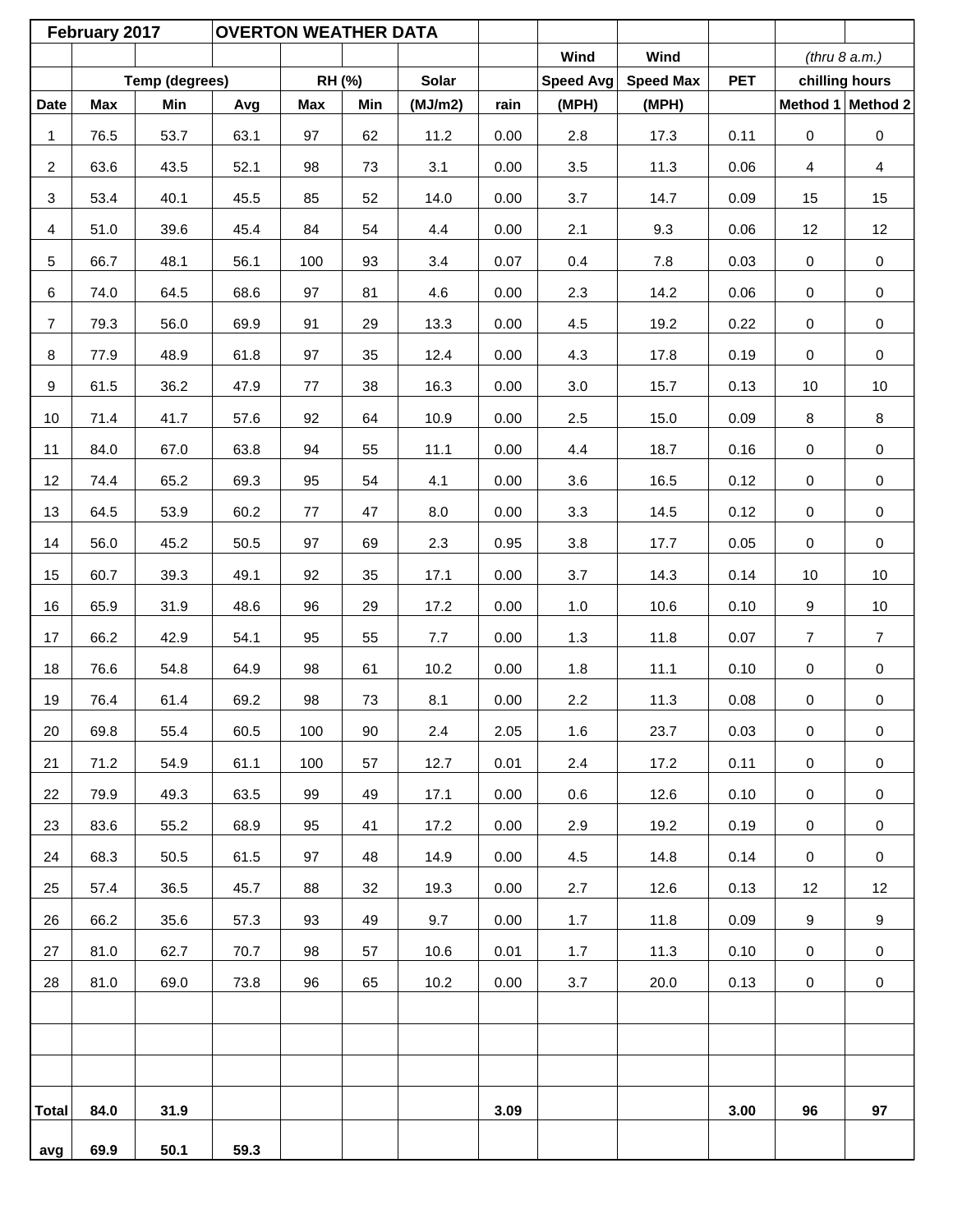|                | <b>March 2017</b> |                | <b>OVERTON WEATHER DATA</b> |            |     |              |      |                                                                  |                  |            |
|----------------|-------------------|----------------|-----------------------------|------------|-----|--------------|------|------------------------------------------------------------------|------------------|------------|
|                |                   |                |                             |            |     |              |      | Wind                                                             | Wind             |            |
|                |                   | Temp (degrees) |                             | RH (%)     |     | <b>Solar</b> |      | <b>Speed Avg</b>                                                 | <b>Speed Max</b> | <b>PET</b> |
| <b>Date</b>    | Max               | Min            | Avg                         | <b>Max</b> | Min | (MJ/m2)      | rain | (MPH)                                                            | (MPH)            |            |
| 1              | 71.6              | 44.1           | 63.3                        | 94         | 27  | 16.9         | 0.00 | 5.4                                                              | 18.0             | 0.21       |
| $\overline{2}$ | 64.1              | 35.1           | 49.8                        | 84         | 24  | 18.6         | 0.00 | 1.9                                                              | 13.3             | 0.14       |
| $\mathbf{3}$   |                   |                |                             |            |     |              |      |                                                                  |                  |            |
| $\overline{4}$ |                   |                |                             |            |     |              |      |                                                                  |                  |            |
| 5              |                   |                |                             |            |     |              |      |                                                                  |                  |            |
| 6              |                   |                |                             |            |     |              |      | DATA WAS NOT RECORDING; BATTERY DEAD AND WAS REPLACED ON 3/10/17 |                  |            |
| $\overline{7}$ |                   |                |                             |            |     |              |      |                                                                  |                  |            |
| 8              |                   |                |                             |            |     |              |      |                                                                  |                  |            |
| 9              |                   |                |                             |            |     |              |      |                                                                  |                  |            |
| 10             |                   |                |                             |            |     |              |      |                                                                  |                  |            |
| 11             | 66.3              | 41.3           | 56.2                        | 95         | 59  | 11.3         | 0.17 | 4.2                                                              | 15.0             | 0.11       |
| 12             | 51.5              | 39.3           | 43.4                        | 97         | 67  | 9.2          | 0.23 | 3.2                                                              | 15.8             | 0.06       |
| 13             | 60.3              | 39.9           | 48.9                        | 98         | 50  | 8.6          | 0.02 | 3.4                                                              | 13.8             | 0.10       |
| 14             | 62.1              | 31.3           | 47.0                        | 93         | 36  | 21.5         | 0.00 | 1.4                                                              | 9.3              | 0.12       |
| 15             | 60.2              | 42.9           | 50.1                        | 89         | 50  | 20.3         | 0.00 | 2.4                                                              | 12.8             | 0.12       |
| 16             | 69.2              | 46.1           | 57.6                        | 91         | 68  | 10.8         | 0.00 | 2.3                                                              | 13.0             | 0.09       |
| 17             | 77.7              | 64.1           | 69.1                        | 92         | 54  | 11.1         | 0.00 | 2.8                                                              | 18.2             | 0.14       |
| 18             | 77.2              | 61.4           | 67.4                        | 98         | 67  | 10.7         | 0.00 | 1.7                                                              | 10.0             | 0.10       |
| 19             | 83.1              | 60.7           | 70.1                        | 99         | 51  | 19.4         | 0.00 | 1.5                                                              | 13.2             | 0.16       |
| 20             | 85.1              | 64.4           | 73.4                        | 94         | 37  | 21.1         | 0.00 | 3.4                                                              | 16.2             | 0.23       |
| 21             | 83.3              | 57.9           | 69.5                        | 94         | 37  | 22.6         | 0.00 | 2.6                                                              | 16.3             | 0.22       |
| 22             | 77.8              | 57.6           | 67.4                        | 97         | 58  | 14.2         | 0.00 | 0.9                                                              | 11.3             | 0.11       |
| 23             | 84.9              | 62.5           | 72.0                        | 97         | 28  | 21.6         | 0.00 | 2.7                                                              | 18.0             | 0.22       |
| 24             | 78.3              | 63.5           | 67.9                        | 98         | 54  | 9.1          | 1.16 | 3.2                                                              | 16.3             | 0.13       |
| 25             | 71.5              | 51.5           | 62.2                        | 97         | 48  | 23.3         | 0.00 | 2.9                                                              | 13.8             | 0.17       |
| 26             | 83.0              | 46.4           | 66.4                        | 98         | 49  | 20.0         | 0.00 | 1.6                                                              | 13.7             |            |
| 27             | 79.4              | 63.1           | 70.1                        | 97         | 66  | 11.0         | 0.00 | 2.0                                                              | 11.5             |            |
| 28             | 82.9              | 63.4           | 72.5                        | 93         | 57  | 13.3         | 0.00 | 1.3                                                              | 12.8             | 0.12       |
| 29             | 79.3              | 59.3           | 68.6                        | 98         | 66  | 14.9         | 0.80 | 2.0                                                              | 20.0             | 0.13       |
| 30             | 71.8              | 49.5           | 60.5                        | 90         | 37  | 24.3         | 0.00 | 2.8                                                              | 15.8             | 0.19       |
| 31             | 83.7              | 47.5           | 66.3                        | 94         | 35  | 23.9         | 0.00 | 0.9                                                              | 10.0             | 0.17       |
| <b>Total</b>   | 85.1              | 31.3           |                             |            |     |              | 2.38 |                                                                  |                  | 3.04       |
| avg            | 74.1              | 51.9           | 62.6                        |            |     |              |      |                                                                  |                  |            |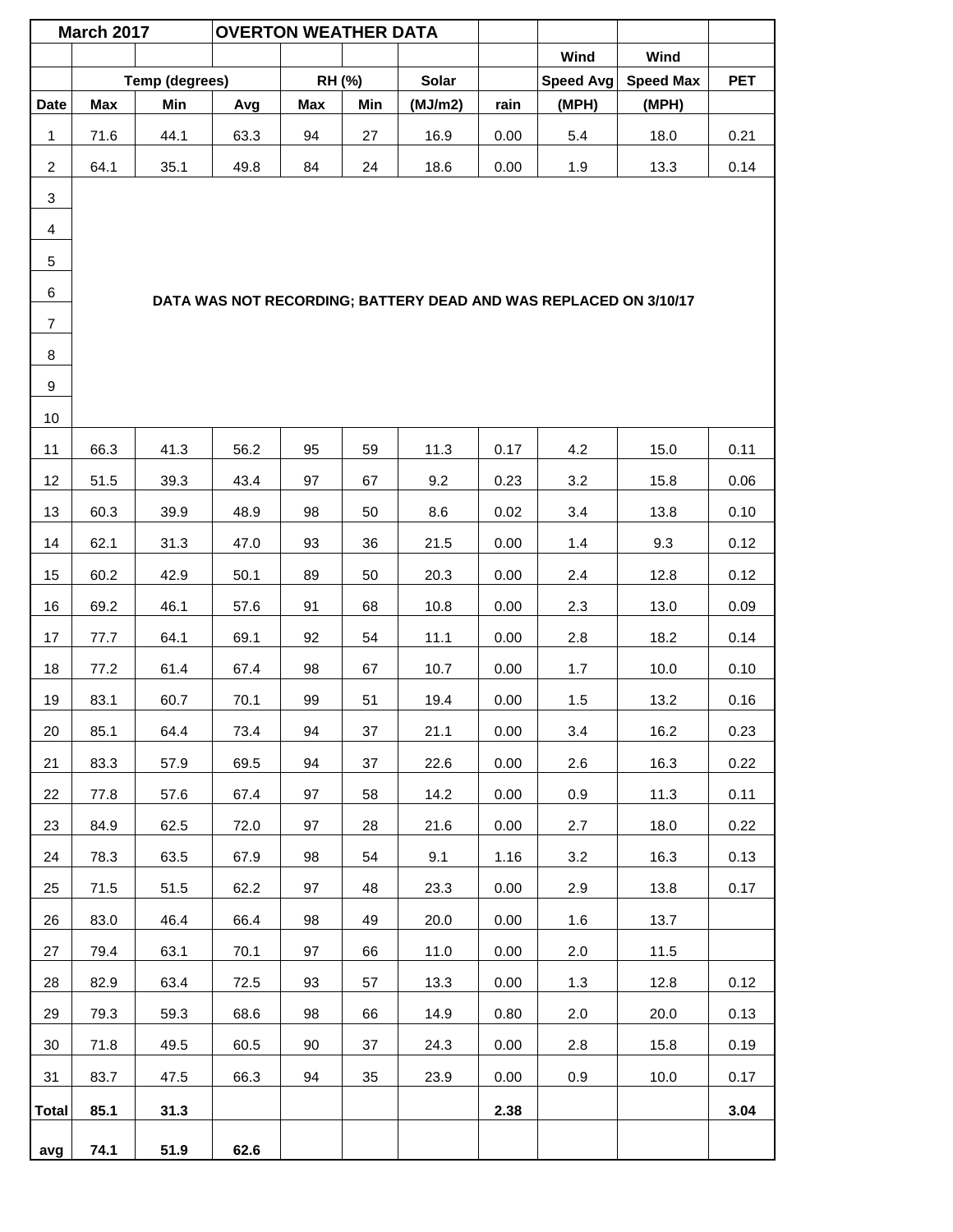|                | <b>April 2017</b> |                | <b>OVERTON WEATHER DATA</b> |     |        |              |         |                  |                  |            |
|----------------|-------------------|----------------|-----------------------------|-----|--------|--------------|---------|------------------|------------------|------------|
|                |                   |                |                             |     |        |              |         |                  | Wind             |            |
|                |                   | Temp (degrees) |                             |     | RH (%) | <b>Solar</b> |         | <b>Speed Avg</b> | <b>Speed Max</b> | <b>PET</b> |
| <b>Date</b>    | Max               | Min            | Avg                         | Max | Min    | (MJ/m2)      | rain    | (MPH)            | (MPH)            |            |
| $\mathbf{1}$   | 83.2              | 53.0           | 68.7                        | 98  | 38     | 20.3         | 0.00    | 1.3              | 15.7             | 0.16       |
| $\overline{2}$ | 66.4              | 58.7           | 61.9                        | 99  | 80     | 3.7          | 0.88    | 1.5              | 19.5             | 0.05       |
| 3              | 78.3              | 55.0           | 64.8                        | 97  | 44     | 24.0         | 0.0     | 2.7              | 13.8             | 0.2        |
| 4              | 85.8              | 53.7           | 71.4                        | 98  | 32     | 23.6         | 0.0     | 2.1              | 16.0             | 0.2        |
| 5              | 67.9              | 49.6           | 58.8                        | 75  | 34     | 19.5         | $0.0\,$ | 4.4              | 23.0             | 0.2        |
| 6              | 72.7              | 46.2           | 58.4                        | 81  | 26     | 25.7         | 0.0     | 2.0              | 11.5             | 0.2        |
| $\overline{7}$ | 75.0              | 43.9           | 59.7                        | 95  | 33     | 25.0         | 0.0     | 1.1              | 9.8              | 0.2        |
| 8              | 80.0              | 51.5           | 66.8                        | 93  | 42     | 25.0         | 0.0     | 2.6              | 17.3             | 0.2        |
| 9              | 82.3              | 57.8           | 70.3                        | 93  | 48     | 24.2         | 0.0     | 2.9              | 17.2             | 0.2        |
| 10             | 80.2              | 69.6           | 70.9                        | 97  | 68     | 13.3         | 1.5     | 2.2              | 23.2             | 0.1        |
| 11             | 70.3              | 58.4           | 65.1                        | 98  | 77     | 5.9          | 0.72    | 1.3              | 16.3             | 0.06       |
| 12             | 78.3              | 58.2           | 67.5                        | 99  | 59     | 17.2         | 0.00    | 0.9              | 9.9              | 0.13       |
| 13             | 81.3              | 60.4           | 68.9                        | 99  | 47     | 21.6         | 0.00    | 0.8              | 10.0             | 0.16       |
| 14             | 80.6              | 56.2           | 69.2                        | 99  | 42     | 21.0         | 0.00    | 0.8              | 10.0             | 0.15       |
| 15             | 81.4              | 58.2           | 70.0                        | 98  | 53     | 20.7         | 0.00    | 1.1              | 10.8             | 0.16       |
| 16             | 83.3              | 65.2           | 73.3                        | 95  | 55     | 18.7         | 0.00    | 1.5              | 13.8             | 0.16       |
| 17             | 77.5              | 66.2           | 70.6                        | 97  | 68     | 14.7         | 0.06    | 1.4              | 15.0             | 0.12       |
| 18             | 81.8              | 63.4           | 71.1                        | 98  | 55     | 17.9         | 0.00    | 0.7              | 12.5             | 0.14       |
| 19             | 82.1              | 62.6           | 70.3                        | 98  | 64     | 15.0         | 0.18    | 0.7              | 16.5             | 0.12       |
| 20             | 82.6              | 66.7           | 73.2                        | 97  | 60     | 16.9         | 0.00    | 1.5              | 12.5             | 0.15       |
| 21             | 84.0              | 67.3           | 74.5                        | 97  | 55     | 19.7         | 0.00    | 2.6              | 13.2             | 0.19       |
| 22             | 72.3              | 50.6           | 59.6                        | 97  | 74     | 8.0          | 0.29    | 4.2              | 16.5             | 0.10       |
| 23             | 70.1              | 45.0           | 56.6                        | 93  | 40     | 26.5         | 0.00    | 3.8              | 17.0             | 0.20       |
| 24             | 77.9              | 44.2           | 62.4                        | 98  | 33     | 26.6         | 0.00    | 1.1              | 10.6             | 0.18       |
| 25             | 82.2              | 56.9           | 69.8                        | 92  | 62     | 18.7         | 0.00    | 2.6              | 18.5             | 0.17       |
| 26             | 81.6              | 52.0           | 67.8                        | 96  | 73     | 8.6          | 0.28    | 3.6              | 22.2             | 0.11       |
| 27             | 75.1              | 43.1           | 59.6                        | 98  | 45     | 26.2         | 0.00    | 1.1              | 11.6             | 0.17       |
| 28             | 88.9              | 57.9           | 76.4                        | 92  | 59     | 18.8         | 0.00    | 2.4              | 19.2             | 0.19       |
| 29             | 79.8              | 59.9           | 75.5                        | 98  | 81     | 4.8          | 0.45    | 2.8              | 17.2             | 0.07       |
| 30             | 67.6              | 53.4           | 59.0                        | 96  | 39     | 21.3         | 0.02    | 4.5              | 17.3             | 0.19       |
|                |                   |                |                             |     |        |              |         |                  |                  |            |
| <b>Total</b>   | 88.9              | 43.1           |                             |     |        |              | 4.39    |                  |                  | 4.64       |
| avg            | 78.4              | 56.2           | 67.1                        |     |        |              |         |                  |                  |            |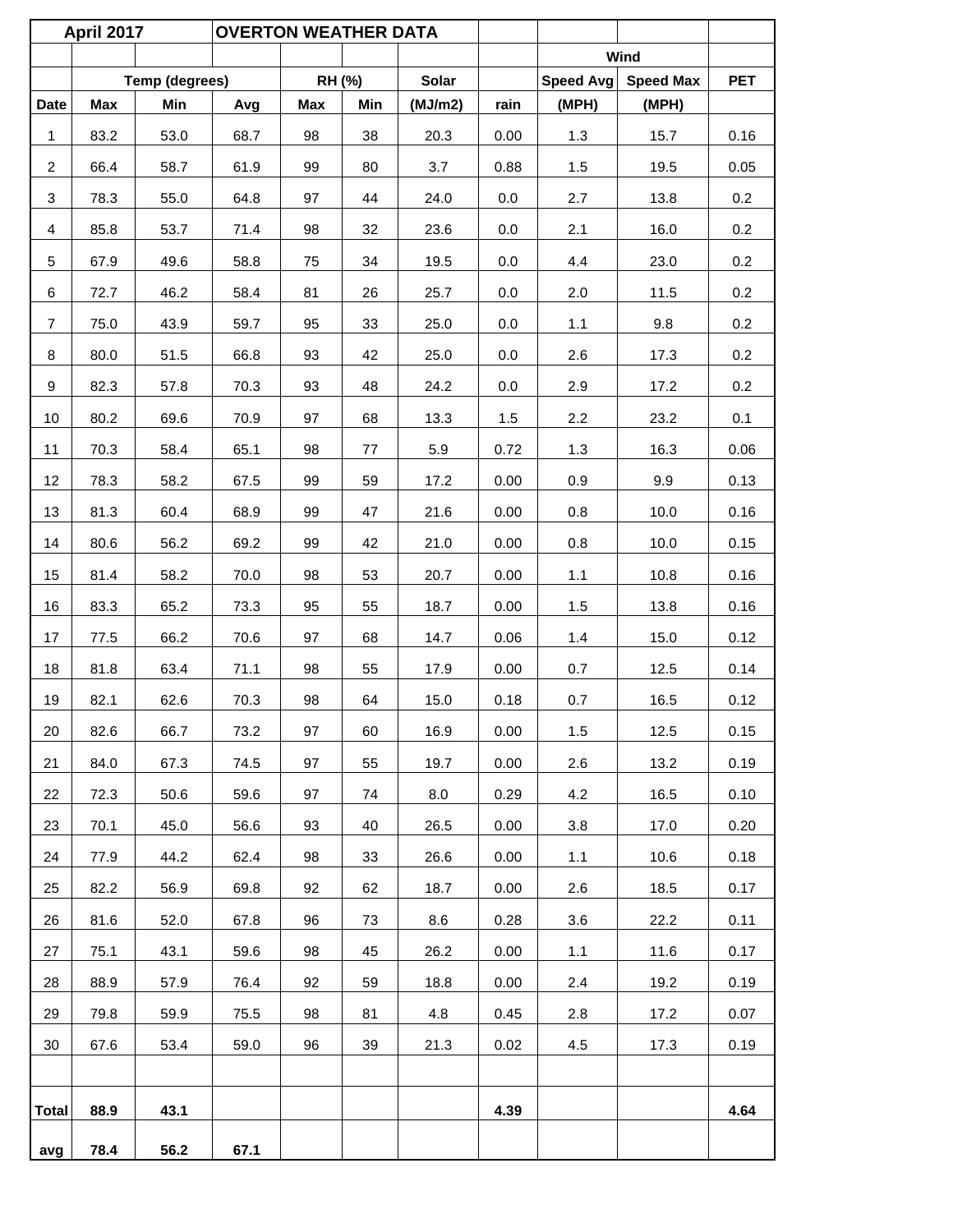|                | <b>May 2017</b> |                | <b>OVERTON WEATHER DATA</b> |        |     |              |      |                  |                  |            |
|----------------|-----------------|----------------|-----------------------------|--------|-----|--------------|------|------------------|------------------|------------|
|                |                 |                |                             |        |     |              |      |                  | Wind             |            |
|                |                 | Temp (degrees) |                             | RH (%) |     | <b>Solar</b> |      | <b>Speed Avg</b> | <b>Speed Max</b> | <b>PET</b> |
| <b>Date</b>    | Max             | Min            | Avg                         | Max    | Min | (MJ/m2)      | rain | (MPH)            | (MPH)            |            |
| 1              | 79.4            | 46.0           | 62.7                        | 91     | 35  | 26.8         | 0.00 | 2.1              | 12.1             | 0.23       |
| $\overline{2}$ | 85.7            | 53.4           | 70.2                        | 98     | 39  | 25.1         | 0.00 | 1.1              | 11.8             | 0.19       |
| 3              | 81.3            | 56.3           | 67.4                        | 95     | 62  | 8.6          | 0.41 | 3.4              | 20.9             | 0.1        |
| 4              | 68.1            | 50.3           | 59.1                        | 85     | 45  | 26.6         | 0.00 | 5.8              | 23.5             | 0.2        |
| 5              | 74.8            | 50.6           | 62.6                        | 82     | 32  | 27.1         | 0.00 | 2.9              | 17.8             | 0.2        |
| 6              | 80.4            | 47.3           | 64.9                        | 96     | 33  | 27.1         | 0.00 | 1.1              | 9.8              | 0.2        |
| $\overline{7}$ | 83.9            | 52.1           | 69.4                        | 97     | 35  | 26.8         | 0.00 | 0.9              | 11.3             | 0.2        |
| 8              | 82.2            | 55.0           | 70.4                        | 98     | 45  | 26.4         | 0.00 | 1.2              | 12.3             | 0.2        |
| 9              | 82.4            | 57.0           | 71.2                        | 98     | 58  | 17.4         | 0.00 | 1.2              | 9.6              | 0.1        |
| 10             | 83.1            | 64.9           | 73.6                        | 97     | 63  | 16.1         | 0.00 | 1.2              | 9.8              | 0.1        |
| 11             | 82.3            | 65.4           | 71.9                        | 97     | 64  | 9.9          | 0.36 | 1.8              | 15.0             | 0.11       |
| 12             | 75.3            | 60.7           | 66.0                        | 97     | 71  | 16.2         | 0.15 | 3.1              | 14.5             | 0.13       |
| 13             | 78.6            | 58.1           | 67.5                        | 98     | 45  | 26.7         | 0.00 | 2.4              | 10.8             | 0.21       |
| 14             | 84.6            | 53.5           | 69.9                        | 98     | 47  | 25.3         | 0.00 | 0.7              | 8.5              | 0.18       |
| 15             | 85.6            | 62.1           | 73.4                        | 96     | 38  | 26.3         | 0.00 | 1.2              | 10.8             | 0.21       |
| 16             | 85.0            | 62.5           | 74.2                        | 97     | 54  | 23.6         | 0.00 | 2.0              | 15.7             | 0.20       |
| 17             | 79.9            | 69.2           | 74.3                        | 93     | 73  | 7.9          | 0.00 | 2.1              | 12.1             | 0.10       |
| 18             | 87.3            | 73.2           | 79.0                        | 94     | 65  | 15.2         | 0.00 | 1.5              | 10.5             | 0.15       |
| 19             | 88.9            | 71.9           | 79.9                        | 94     | 59  | 18.2         | 0.00 | 1.6              | 11.6             | 0.18       |
| 20             | 82.9            | 65.8           | 74.3                        | 98     | 65  | 16.2         | 2.02 | 2.1              | 14.0             | 0.15       |
| 21             | 68.8            | 59.4           | 64.3                        | 97     | 75  | 6.8          | 0.91 | 2.9              | 10.6             | 0.08       |
| 22             | 63.0            | 60.3           | 61.9                        | 98     | 92  | 4.8          | 0.35 | 2.5              | 10.8             | 0.04       |
| 23             | 74.3            | 58.6           | 64.5                        | 99     | 69  | 13.8         | 0.41 | 1.8              | 9.6              | 0.11       |
| 24             | 74.1            | 53.1           | 63.1                        | 97     | 38  | 26.6         | 0.00 | 2.7              | 15.8             | 0.21       |
| 25             | 86.8            | 53.1           | 71.2                        | 95     | 47  | 26.0         | 0.00 | 2.0              | 18.3             | 0.22       |
| 26             | 87.4            | 67.5           | 77.8                        | 91     | 66  | 19.7         | 0.00 | 3.8              | 22.4             | 0.20       |
| 27             | 88.9            | 75.4           | 81.0                        | 96     | 72  | 12.1         | 0.00 | 2.1              | 12.3             | 0.13       |
| 28             | 84.2            | 66.1           | 73.0                        | 98     | 61  | 11.4         | 1.24 | 2.5              | 21.7             | 0.14       |
| 29             | 81.4            | 66.1           | 73.0                        | 99     | 65  | 16.5         | 0.02 | 0.9              | 7.9              | 0.14       |
| 30             | 83.8            | 64.3           | 73.6                        | 99     | 61  | 19.9         | 0.00 | 1.3              | 9.1              | 0.16       |
| 31             | 84.8            | 66.1           | 75.7                        | 99     | 57  | 23.2         | 0.00 | $1.1$            | 10.4             | 0.19       |
| <b>Total</b>   | 88.9            | 46.0           |                             |        |     |              | 5.87 |                  |                  | 5.10       |
| avg            | 80.9            | 60.2           | 70.4                        |        |     |              |      |                  |                  |            |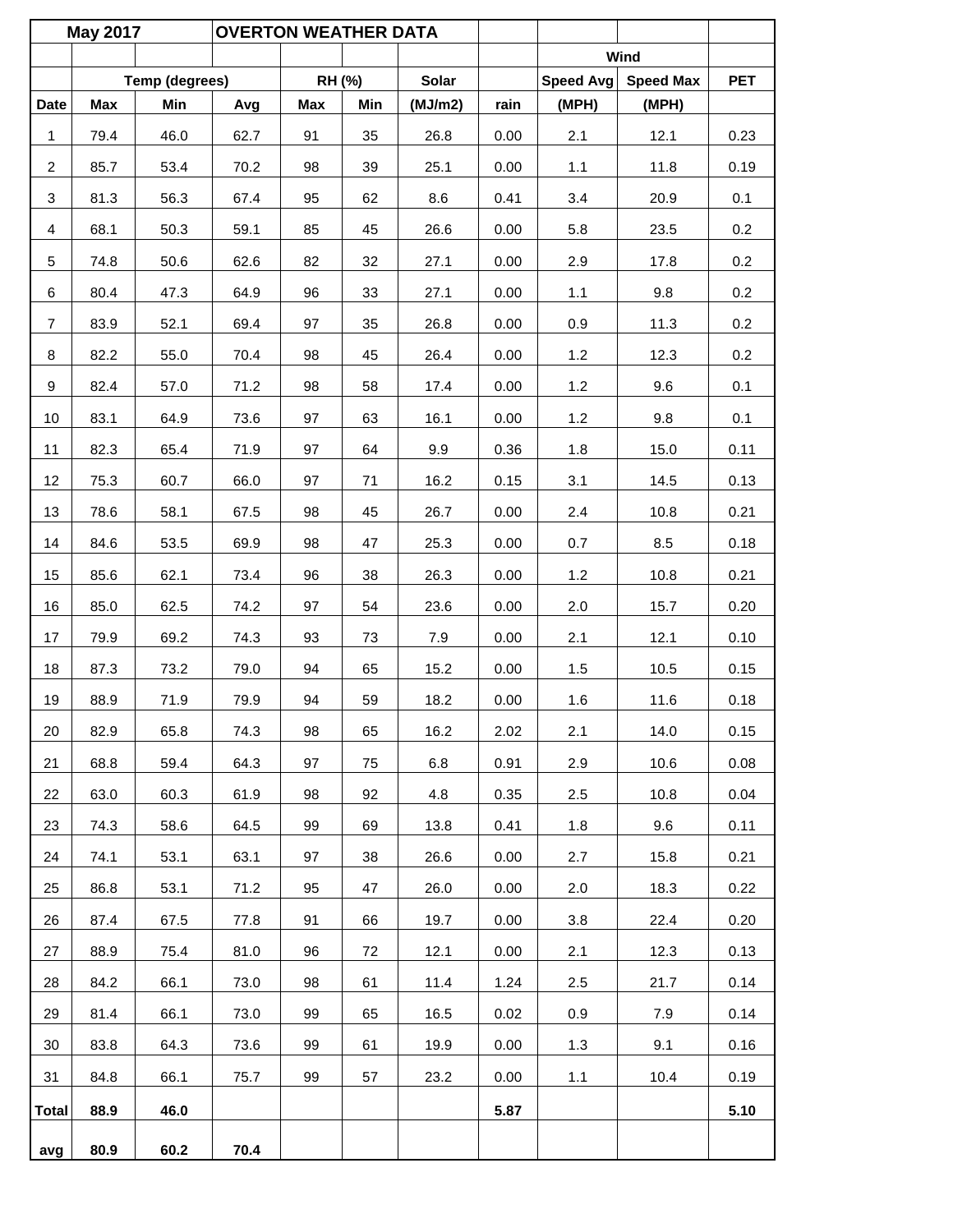|                | <b>June 2017</b> |                | <b>OVERTON WEATHER DATA</b> |     |        |              |      |                  |                  |            |
|----------------|------------------|----------------|-----------------------------|-----|--------|--------------|------|------------------|------------------|------------|
|                |                  |                |                             |     |        |              |      |                  | Wind             |            |
|                |                  | Temp (degrees) |                             |     | RH (%) | <b>Solar</b> |      | <b>Speed Avg</b> | <b>Speed Max</b> | <b>PET</b> |
| <b>Date</b>    | Max              | Min            | Avg                         | Max | Min    | (MJ/m2)      | rain | (MPH)            | (MPH)            |            |
| $\mathbf{1}$   | 81.8             | 66.1           | 75.4                        | 98  | 60     | 19.7         | 0.86 | 1.5              | 13.3             | 0.17       |
| $\overline{c}$ | 83.4             | 68.1           | 74.5                        | 99  | 72     | 17.4         | 0.72 | 1.9              | 13.5             | 0.15       |
| 3              | 82.1             | 65.8           | 73.1                        | 99  | 79     | 14.0         | 0.83 | 1.1              | 9.5              | 0.11       |
| 4              | 82.0             | 68.3           | 73.0                        | 99  | 71     | 12.5         | 1.64 | 0.9              | 10.5             | 0.11       |
| 5              | 83.6             | 67.6           | 74.6                        | 99  | 68     | 19.2         | 0.01 | 1.4              | 9.8              | 0.16       |
| 6              | 86.3             | 70.5           | 76.4                        | 98  | 55     | 19.7         | 0.00 | 3.2              | 13.5             | 0.21       |
| $\overline{7}$ | 84.5             | 65.7           | 75.3                        | 98  | 53     | 24.4         | 0.00 | 2.1              | 11.3             | 0.21       |
| 8              | 83.3             | 59.4           | 71.9                        | 98  | 42     | 25.7         | 0.00 | 1.2              | 10.0             | 0.20       |
| 9              | 81.1             | 60.4           | 72.0                        | 95  | 54     | 16.2         | 0.00 | 0.7              | 9.6              | 0.13       |
| 10             | 85.7             | 65.3           | 76.0                        | 94  | 56     | 23.3         | 0.00 | 0.9              | 10.8             | 0.18       |
| 11             | 89.8             | 68.0           | 79.5                        | 98  | 52     | 25.9         | 0.00 | 1.2              | 10.6             | 0.22       |
| 12             | 91.0             | 76.0           | 81.7                        | 95  | 61     | 21.9         | 0.12 | 1.2              | 10.0             | 0.19       |
| 13             | 90.1             | 75.8           | 81.4                        | 94  | 60     | 20.0         | 0.09 | 1.1              | 12.6             | 0.18       |
| 14             | 91.0             | 76.0           | 82.5                        | 93  | 58     | 19.9         | 0.00 | 1.7              | 14.3             | 0.19       |
| 15             | 90.9             | 75.0           | 81.7                        | 96  | 58     | 21.7         | 0.00 | 1.9              | 10.0             | 0.21       |
| 16             | 90.2             | 74.1           | 81.6                        | 96  | 57     | 24.4         | 0.00 | 2.3              | 14.8             | 0.23       |
| 17             | 89.2             | 73.8           | 80.4                        | 98  | 71     | 14.4         | 0.00 | 1.6              | 14.3             | 0.14       |
| 18             | 90.9             | 74.9           | 81.7                        | 97  | 64     | 19.7         | 0.00 | 1.5              | 14.1             | 0.18       |
| 19             | 87.2             | 74.5           | 79.3                        | 98  | 62     | 17.0         | 0.00 | 1.7              | 13.5             | 0.16       |
| 20             | 88.6             | 72.3           | 79.8                        | 99  | 58     | 23.3         | 0.00 | 2.3              | 12.0             | 0.22       |
| 21             | 85.0             | 68.5           | 77.0                        | 97  | 61     | 17.1         | 0.00 | 3.5              | 15.0             | 0.18       |
| 22             | 84.3             | 73.3           | 76.9                        | 98  | 82     | 8.1          | 0.45 | 3.2              | 11.6             | 0.10       |
| 23             | 91.1             | 75.4           | 82.0                        | 98  | 70     | 16.8         | 0.00 | 1.8              | 14.7             | 0.16       |
| 24             | 80.6             | 69.5           | 74.8                        | 99  | 78     | 13.4         | 0.82 | 2.7              | 16.0             | 0.12       |
| 25             | 82.5             | 69.0           | 74.8                        | 95  | 62     | 18.5         | 0.01 | 2.4              | 11.1             | 0.17       |
| 26             | 85.7             | 64.5           | 75.1                        | 97  | 55     | 21.6         | 0.00 | 1.3              | 8.5              | 0.18       |
| 27             | 87.1             | 69.0           | 79.6                        | 98  | 59     | 21.6         | 0.00 | 1.0              | 10.0             | 0.18       |
| 28             | 87.8             | 68.1           | 78.5                        | 99  | 56     | 23.1         | 0.00 | 1.1              | 11.0             | 0.19       |
| 29             | 91.0             | 71.0           | 80.0                        | 97  | 56     | 20.0         | 0.00 | 1.2              | 11.3             | 0.18       |
| 30             | 94.8             | 78.2           | 84.9                        | 93  | 52     | 23.8         | 0.00 | 2.4              | 20.5             | 0.25       |
|                |                  |                |                             |     |        |              |      |                  |                  |            |
| <b>Total</b>   | 94.8             | 59.4           |                             |     |        |              | 5.55 |                  |                  | 5.26       |
| avg            | 86.8             | 70.1           | 77.8                        |     |        |              |      |                  |                  |            |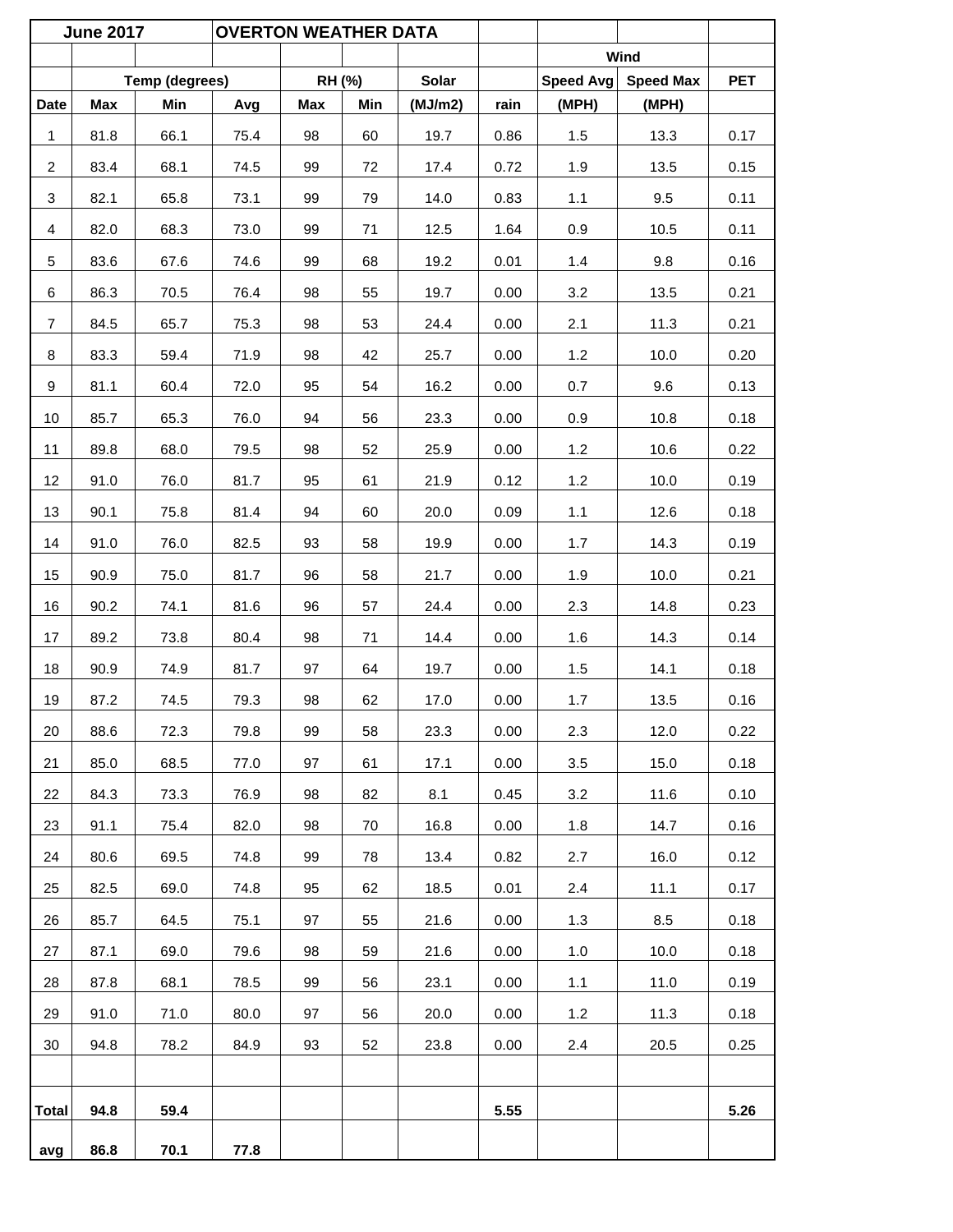|                  | <b>July 2017</b> |                | <b>OVERTON WEATHER DATA</b> |            |               |         |      |           | Texas A&M AgriLife Research and Extension Center at Overton |            |  |
|------------------|------------------|----------------|-----------------------------|------------|---------------|---------|------|-----------|-------------------------------------------------------------|------------|--|
|                  |                  |                |                             |            |               |         |      |           | Wind                                                        |            |  |
|                  |                  | Temp (degrees) |                             |            | <b>RH (%)</b> | Solar   |      | Speed Avg | <b>Speed Max</b>                                            | <b>PET</b> |  |
| <b>Date</b>      | Max              | Min            | Avg                         | <b>Max</b> | Min           | (MJ/m2) | rain | (MPH)     | (MPH)                                                       |            |  |
| 1                | 87.5             | 69.0           | 76.4                        | 98         | 77            | 13.0    | 0.77 | 1.4       | 27.2                                                        | 0.12       |  |
| $\overline{2}$   | 91.7             | 69.5           | 80.8                        | 99         | 59            | 21.8    | 0.00 | 1.5       | 14.7                                                        | 0.20       |  |
| 3                | 92.4             | 75.1           | 81.9                        | 96         | 56            | 20.9    | 0.00 | 1.3       | 14.2                                                        | 0.19       |  |
| $\overline{4}$   | 88.0             | 70.0           | 79.1                        | 97         | 64            | 18.0    | 0.14 | 1.7       | 15.5                                                        | 0.17       |  |
| 5                | 92.0             | 76.1           | 81.3                        | 95         | 52            | 19.4    | 0.00 | $2.2\,$   | 15.8                                                        | 0.21       |  |
| 6                | 89.6             | 74.2           | 80.3                        | 96         | 61            | 18.2    | 0.00 | 1.7       | 13.8                                                        | 0.18       |  |
| $\overline{7}$   | 93.4             | 73.1           | 82.5                        | 94         | 55            | 24.4    | 0.00 | 1.6       | 9.8                                                         | 0.23       |  |
| 8                | 93.9             | 71.1           | 79.8                        | 97         | 54            | 19.9    | 0.01 | 2.0       | 22.0                                                        | 0.21       |  |
| $\boldsymbol{9}$ | 87.2             | 69.2           | 74.9                        | 98         | 68            | 12.0    | 0.05 | $1.0$     | 13.2                                                        | 0.12       |  |
| 10               | 89.9             | 66.4           | 78.7                        | 99         | 57            | 22.1    | 0.00 | 1.2       | 10.5                                                        | 0.19       |  |
| 11               | 92.8             | 71.4           | 81.3                        | 95         | 56            | 22.8    | 0.00 | 1.6       | 10.3                                                        | 0.21       |  |
| 12               | 91.9             | 73.9           | 80.2                        | 97         | 54            | 20.2    | 0.00 | 1.7       | 14.3                                                        | 0.20       |  |
| 13               | 93.0             | 72.7           | 82.3                        | 97         | 49            | 23.8    | 0.00 | 1.3       | 8.1                                                         | 0.21       |  |
| 14               | 95.2             | 74.4           | 82.8                        | 95         | 49            | 22.8    | 0.04 | 1.8       | 15.8                                                        | 0.24       |  |
| 15               | 92.3             | 72.0           | 81.4                        | 98         | 54            | 21.2    | 0.00 | 1.7       | 12.3                                                        | 0.20       |  |
| 16               | 90.9             | 73.8           | 80.4                        | 98         | 59            | 19.5    | 1.58 | 1.5       | 12.5                                                        | 0.19       |  |
| 17               | 91.5             | 71.4           | 81.8                        | 99         | 57            | 21.5    | 0.00 | 1.3       | 10.0                                                        | 0.19       |  |
| 18               | 92.6             | 73.7           | 83.3                        | 98         | 59            | 21.5    | 0.01 | 0.8       | $6.6\,$                                                     | 0.18       |  |
| 19               | 94.5             | 74.0           | 84.1                        | 98         | 53            | 20.6    | 0.00 | $1.0$     | 8.1                                                         | 0.19       |  |
| 20               | 94.4             | 76.0           | 84.3                        | 94         | 53            | 22.5    | 0.00 | 1.3       | 9.2                                                         | 0.21       |  |
| 21               | 95.1             | 74.9           | 84.4                        | 96         | 49            | 22.7    | 0.00 | 1.3       | 9.1                                                         | 0.21       |  |
| 22               | 94.6             | 74.7           | 84.5                        | 96         | 51            | 23.8    | 0.00 | 1.7       | 10.5                                                        | 0.23       |  |
| 23               | 94.8             | 72.3           | 81.2                        | 96         | 53            | 21.3    | 0.26 | 2.4       | 14.5                                                        | 0.23       |  |
| 24               | 87.5             | 72.3           | 78.4                        | 97         | 71            | 16.6    | 0.00 | 1.9       | 10.6                                                        | 0.15       |  |
| 25               | 93.4             | 74.8           | 83.1                        | 97         | 50            | 23.4    | 0.00 | 1.9       | 12.1                                                        | 0.23       |  |
| 26               | 94.7             | 74.5           | 83.9                        | 98         | 51            | 23.9    | 0.00 | 1.8       | 12.8                                                        | 0.23       |  |
| 27               | 94.1             | 74.5           | 84.1                        | 95         | 54            | 22.4    | 0.00 | 2.0       | 11.3                                                        | 0.23       |  |
| 28               | 97.5             | 77.2           | 86.1                        | 87         | 44            | 22.7    | 0.00 | 2.7       | 12.1                                                        | 0.29       |  |
| 29               | 92.6             | 76.9           | 84.0                        | 95         | 61            | 17.7    | 0.00 | 1.5       | 10.0                                                        | 0.18       |  |
| 30               | 89.0             | 70.3           | 79.9                        | 93         | 38            | 24.4    | 0.00 | 2.8       | 14.0                                                        | 0.26       |  |
| 31               | 90.3             | 62.3           | 76.7                        | 98         | 44            | 20.6    | 0.00 | 1.3       | 9.1                                                         | 0.20       |  |
| <b>Total</b>     | 97.5             | 62.3           |                             |            |               |         | 2.86 |           |                                                             | 6.28       |  |
| avg              | 92.2             | 72.6           | 81.4                        |            |               |         |      |           |                                                             |            |  |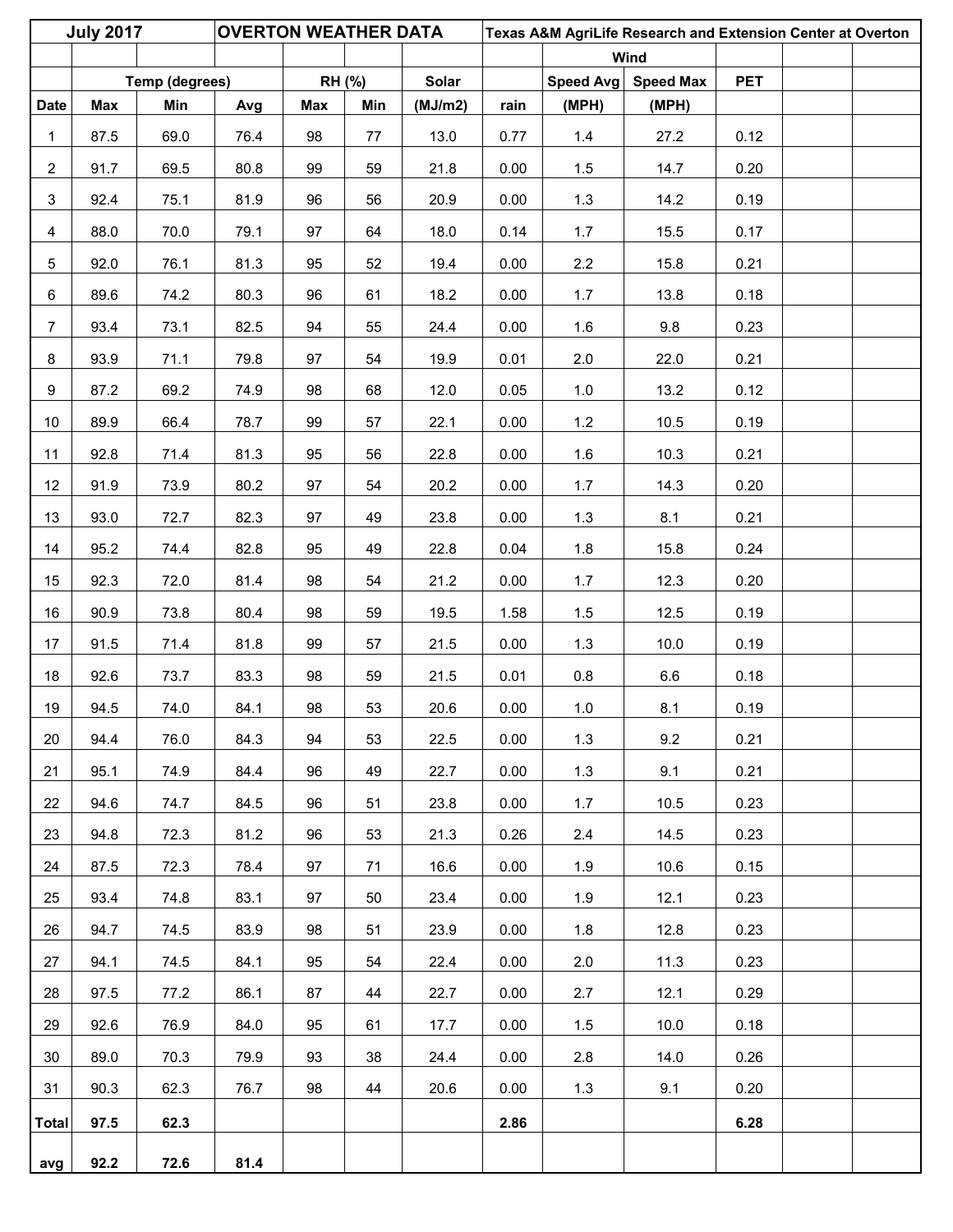|                | August 2017 |                | <b>OVERTON WEATHER DATA</b> |        |         |              |      |           | Texas A&M AgriLife Research and Extension Center at Overton |            |  |
|----------------|-------------|----------------|-----------------------------|--------|---------|--------------|------|-----------|-------------------------------------------------------------|------------|--|
|                |             |                |                             |        |         |              |      |           | Wind                                                        |            |  |
|                |             | Temp (degrees) |                             | RH (%) |         | <b>Solar</b> |      | Speed Avg | <b>Speed Max</b>                                            | <b>PET</b> |  |
| <b>Date</b>    | Max         | Min            | Avg                         | Max    | Min     | (MJ/m2)      | rain | (MPH)     | (MPH)                                                       |            |  |
| $\mathbf 1$    | 93.1        | 68.9           | 80.7                        | 97     | 40      | 20.4         | 0.00 | 1.2       | 11.1                                                        | 0.19       |  |
| $\overline{2}$ | 80.0        | 69.8           | 74.0                        | 99     | 80      | 7.4          | 2.42 | 0.8       | 9.0                                                         | 0.07       |  |
| $\mathbf{3}$   | 88.4        | 71.3           | 77.8                        | 99     | 57      | 17.8         | 0.00 | 0.8       | 6.6                                                         | 0.15       |  |
| $\overline{4}$ | 91.6        | 71.0           | 80.2                        | 98     | 52      | 21.0         | 0.00 | 1.0       | 12.1                                                        | 0.19       |  |
| 5              | 92.3        | 68.9           | 80.8                        | 98     | 54      | 22.5         | 0.00 | $0.8\,$   | 9.6                                                         | 0.18       |  |
| 6              | 89.9        | 75.6           | 81.7                        | 96     | 61      | 17.0         | 0.00 | 2.8       | 13.3                                                        | 0.19       |  |
| $\overline{7}$ | 82.4        | 72.4           | 78.2                        | 98     | 77      | 9.0          | 0.43 | 1.0       | 20.0                                                        | 0.09       |  |
| 8              | 81.7        | 73.7           | 76.8                        | 99     | 78      | 13.7         | 0.00 | 2.9       | 13.2                                                        | 0.12       |  |
| 9              | 82.9        | 72.5           | 76.6                        | 98     | 79      | 9.9          | 0.00 | 1.4       | 8.6                                                         | 0.10       |  |
| 10             | 90.8        | 72.4           | 79.9                        | 99     | 63      | 16.1         | 1.17 | 0.8       | 13.3                                                        | 0.14       |  |
| 11             | 92.8        | 75.9           | 82.3                        | 97     | 61      | 20.2         | 0.39 | 2.2       | 13.0                                                        | 0.20       |  |
| 12             | 94.3        | 72.3           | 81.4                        | 99     | 88      | 20.7         | 0.21 | 1.3       | 11.0                                                        | 0.19       |  |
| 13             | 86.3        | 71.9           | 75.3                        | 99     | $77 \,$ | 6.8          | 0.83 | 0.9       | 18.0                                                        | 0.07       |  |
| 14             | 91.9        | 73.4           | 81.4                        | 99     | 64      | 12.6         | 0.00 | 1.2       | 10.8                                                        | 0.13       |  |
| 15             | 92.5        | 76.7           | 83.2                        | 94     | 58      | 20.9         | 0.00 | 1.9       | 11.6                                                        | 0.21       |  |
| 16             | 93.6        | 76.4           | 84.1                        | 97     | 57      | 19.9         | 0.00 | 2.1       | 15.0                                                        | 0.20       |  |
| 17             | 87.0        | 70.0           | 78.2                        | 99     | 74      | 8.3          | 0.86 | $1.4$     | 14.7                                                        | 0.09       |  |
| 18             | 91.7        | 75.7           | 82.3                        | 97     | 57      | 19.6         | 0.00 | 1.7       | 12.5                                                        | 0.19       |  |
| 19             | 94.4        | 75.6           | 83.8                        | 94     | 52      | 22.5         | 0.00 | $1.4$     | 10.8                                                        | 0.22       |  |
| 20             | 95.0        | 75.0           | 83.9                        | 96     | 54      | 21.3         | 0.00 | 1.1       | 12.3                                                        | 0.20       |  |
| 21             | 89.7        | 73.6           | 80.4                        | 97     | 70      | 15.6         | 0.49 | 0.5       | 9.1                                                         | 0.13       |  |
| 22             | 92.5        | 71.2           | 81.6                        | 99     | 55      | 21.6         | 0.00 | 0.9       | 8.6                                                         | 0.18       |  |
| 23             | 90.7        | 72.7           | 79.1                        | 98     | 59      | 17.2         | 0.03 | 1.6       | 16.3                                                        | 0.17       |  |
| 24             | 84.5        | 72.8           | 77.8                        | 98     | 74      | 13.2         | 0.00 | 1.9       | 12.3                                                        | 0.12       |  |
| 25             | 80.8        | 71.1           | 75.3                        | 92     | 72      | 10.0         | 0.00 | 1.9       | 11.6                                                        | 0.11       |  |
| 26             | 78.0        | 70.8           | 74.5                        | 97     | 85      | 4.7          | 0.14 | 2.1       | 8.6                                                         | 0.06       |  |
| 27             | 78.1        | 69.4           | 73.9                        | 98     | 80      | 4.2          | 0.03 | 2.2       | 11.6                                                        | 0.06       |  |
| 28             | 75.2        | 68.4           | 71.1                        | 97     | 82      | 5.7          | 0.04 | 2.8       | 11.1                                                        | 0.07       |  |
| 29             | 81.0        | 68.3           | 73.3                        | 95     | 59      | 12.3         | 0.00 | 3.7       | 15.3                                                        | 0.16       |  |
| 30             | 76.1        | 70.5           | 73.0                        | 94     | 77      | 4.0          | 0.13 | 5.4       | 17.2                                                        | 0.09       |  |
| 31             | 84.7        | 71.2           | 77.4                        | 96     | 64      | 17.5         | 0.00 | 3.1       | 14.3                                                        | 0.17       |  |
| <b>Total</b>   | 95.0        | 68.3           |                             |        |         |              | 7.17 |           |                                                             | 4.44       |  |
| avg            | 87.2        | 72.2           | 78.7                        |        |         |              |      |           |                                                             |            |  |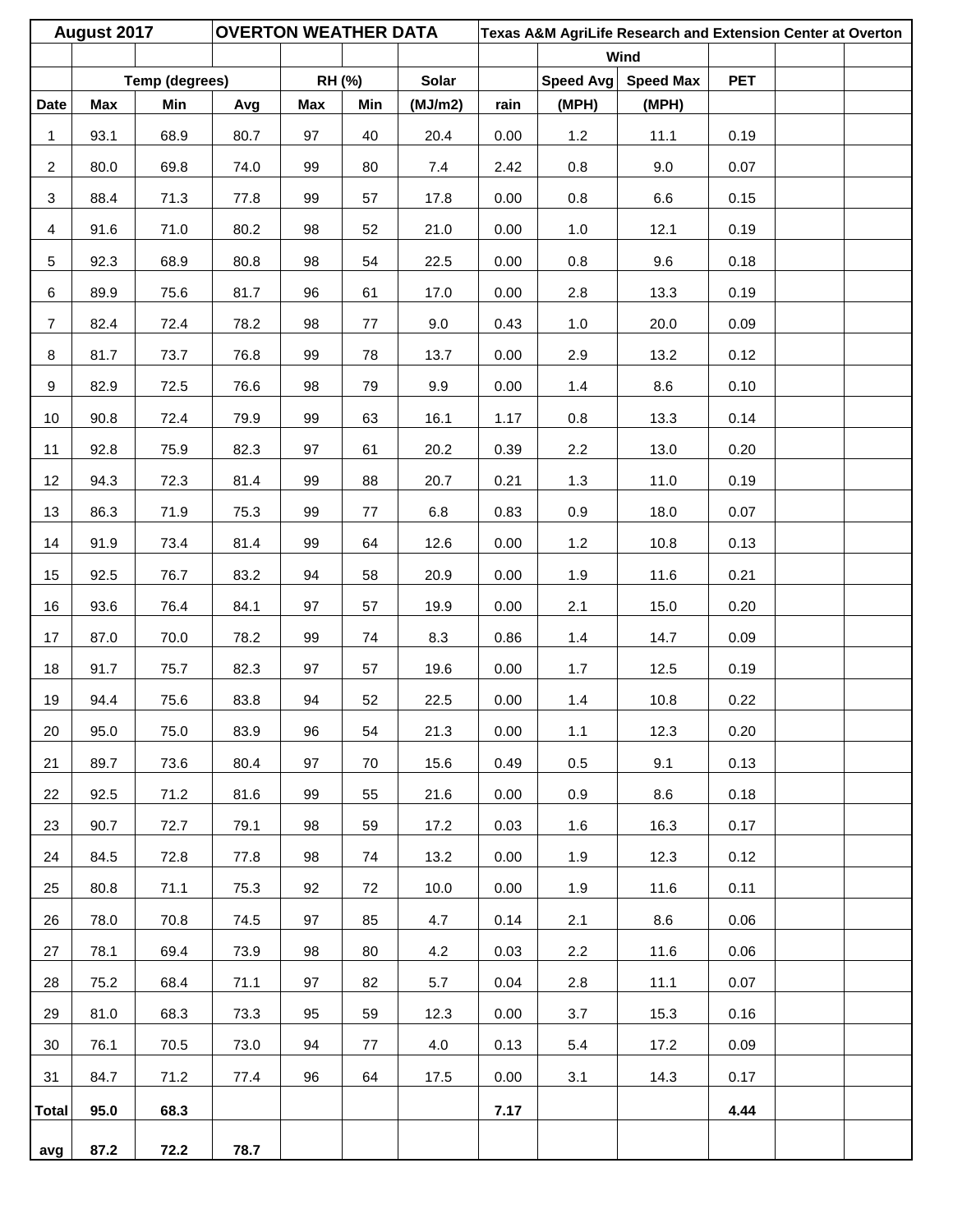|                | September 2017 |                | <b>OVERTON WEATHER DATA</b> |        |     |              |      |           | Texas A&M AgriLife Research and Extension Center at Overton |            |  |
|----------------|----------------|----------------|-----------------------------|--------|-----|--------------|------|-----------|-------------------------------------------------------------|------------|--|
|                |                |                |                             |        |     |              |      |           | Wind                                                        |            |  |
|                |                | Temp (degrees) |                             | RH (%) |     | <b>Solar</b> |      | Speed Avg | <b>Speed Max</b>                                            | <b>PET</b> |  |
| <b>Date</b>    | Max            | Min            | Avg                         | Max    | Min | (MJ/m2)      | rain | (MPH)     | (MPH)                                                       |            |  |
| $\mathbf 1$    | 87.9           | 65.2           | 75.8                        | 99     | 50  | 19.8         | 0.00 | 0.7       | 8.5                                                         | 0.15       |  |
| $\overline{2}$ | 89.6           | 66.5           | 77.0                        | 98     | 49  | 16.5         | 0.00 | 0.7       | 9.1                                                         | 0.14       |  |
| $\mathbf{3}$   | 90.3           | 67.0           | 78.1                        | 98     | 48  | 18.0         | 0.00 | 0.7       | 12.8                                                        | 0.15       |  |
| $\overline{4}$ | 90.8           | 70.2           | 79.1                        | 96     | 49  | 20.2         | 0.00 | $1.0$     | 10.1                                                        | 0.18       |  |
| 5              | 91.6           | 71.1           | 79.6                        | 93     | 53  | 19.5         | 0.00 | 2.6       | 15.8                                                        | 0.21       |  |
| 6              | 80.5           | 57.0           | 69.7                        | 94     | 30  | 22.1         | 0.01 | 3.0       | 14.8                                                        | 0.23       |  |
| $\overline{7}$ | 79.6           | 51.0           | 65.2                        | 98     | 37  | 22.0         | 0.00 | 1.2       | 10.3                                                        | 0.16       |  |
| 8              | 81.1           | 51.9           | 66.3                        | 98     | 41  | 21.4         | 0.00 | 1.5       | 13.0                                                        | 0.17       |  |
| 9              | 82.0           | 55.0           | 67.0                        | 99     | 44  | 20.8         | 0.00 | 1.9       | 12.0                                                        | 0.18       |  |
| 10             | 81.3           | 56.0           | 68.0                        | 98     | 45  | 19.6         | 0.00 | 2.0       | 13.8                                                        | 0.17       |  |
| 11             | 80.2           | 54.2           | 66.6                        | 99     | 41  | 21.7         | 0.00 | 2.7       | 17.3                                                        | 0.19       |  |
| 12             | 78.9           | 53.8           | 67.0                        | 97     | 47  | 13.7         | 0.00 | 1.6       | 10.6                                                        | 0.13       |  |
| 13             | 84.8           | 58.1           | 70.2                        | 95     | 39  | 19.3         | 0.00 | 1.3       | 10.1                                                        | 0.16       |  |
| 14             | 91.1           | 60.4           | 75.1                        | 97     | 37  | 19.9         | 0.00 | 0.9       | 14.1                                                        | 0.15       |  |
| 15             | 89.3           | 66.7           | 76.8                        | 99     | 47  | 19.2         | 0.00 | 0.9       | 12.6                                                        | 0.16       |  |
| 16             | 91.7           | 62.9           | 77.2                        | 98     | 44  | 19.8         | 0.00 | 0.8       | 10.0                                                        | 0.15       |  |
| 17             | 92.1           | 63.0           | 76.3                        | 99     | 38  | 19.4         | 0.00 | 0.8       | 10.0                                                        | 0.15       |  |
| 18             | 90.3           | 67.7           | 77.2                        | 99     | 54  | 13.9         | 0.00 | 0.9       | 9.8                                                         | 0.12       |  |
| 19             | 91.5           | 71.2           | 80.0                        | 98     | 60  | 13.0         | 0.00 | 2.1       | 10.5                                                        | 0.15       |  |
| 20             | 93.6           | 75.2           | 82.3                        | 96     | 51  | 16.2         | 0.00 | 2.0       | 13.7                                                        | 0.18       |  |
| 21             | 92.2           | 70.6           | 79.3                        | 98     | 53  | 14.8         | 0.05 | 1.2       | 15.7                                                        | 0.14       |  |
| 22             | 91.2           | 70.2           | 77.7                        | 99     | 48  | 15.6         | 0.01 | 0.7       | 9.8                                                         | 0.13       |  |
| 23             | 93.1           | 66.5           | 78.2                        | 99     | 43  | 15.9         | 0.00 | 0.7       | 12.0                                                        | 0.13       |  |
| 24             | 91.7           | 67.5           | 78.1                        | 99     | 42  | 17.1         | 0.00 | 1.0       | 11.3                                                        | 0.16       |  |
| 25             | 89.4           | 65.2           | 77.0                        | 98     | 47  | 15.3         | 0.00 | 0.8       | 11.0                                                        | 0.12       |  |
| 26             | 88.7           | 64.8           | 76.4                        | 98     | 48  | 13.7         | 0.00 | 0.9       | 7.8                                                         | 0.11       |  |
| 27             | 88.0           | 67.4           | 76.5                        | 97     | 56  | 10.9         | 0.38 | 1.2       | 11.0                                                        | 0.11       |  |
| 28             | 88.5           | 70.2           | 77.8                        | 98     | 52  | 16.6         | 0.16 | 2.1       | 11.6                                                        | 0.17       |  |
| 29             | 82.7           | 86.2           | 73.2                        | 91     | 42  | 16.4         | 0.00 | 2.7       | 12.1                                                        | 0.18       |  |
| 30             | 84.1           | 60.3           | 71.3                        | 90     | 31  | 18.5         | 0.00 | 1.8       | 13.0                                                        | 0.19       |  |
|                |                |                |                             |        |     |              |      |           |                                                             |            |  |
| <b>Total</b>   | 93.6           | 51.0           |                             |        |     |              | 0.61 |           |                                                             | 4.72       |  |
| avg            | 87.6           | 64.4           | 74.7                        |        |     |              |      |           |                                                             |            |  |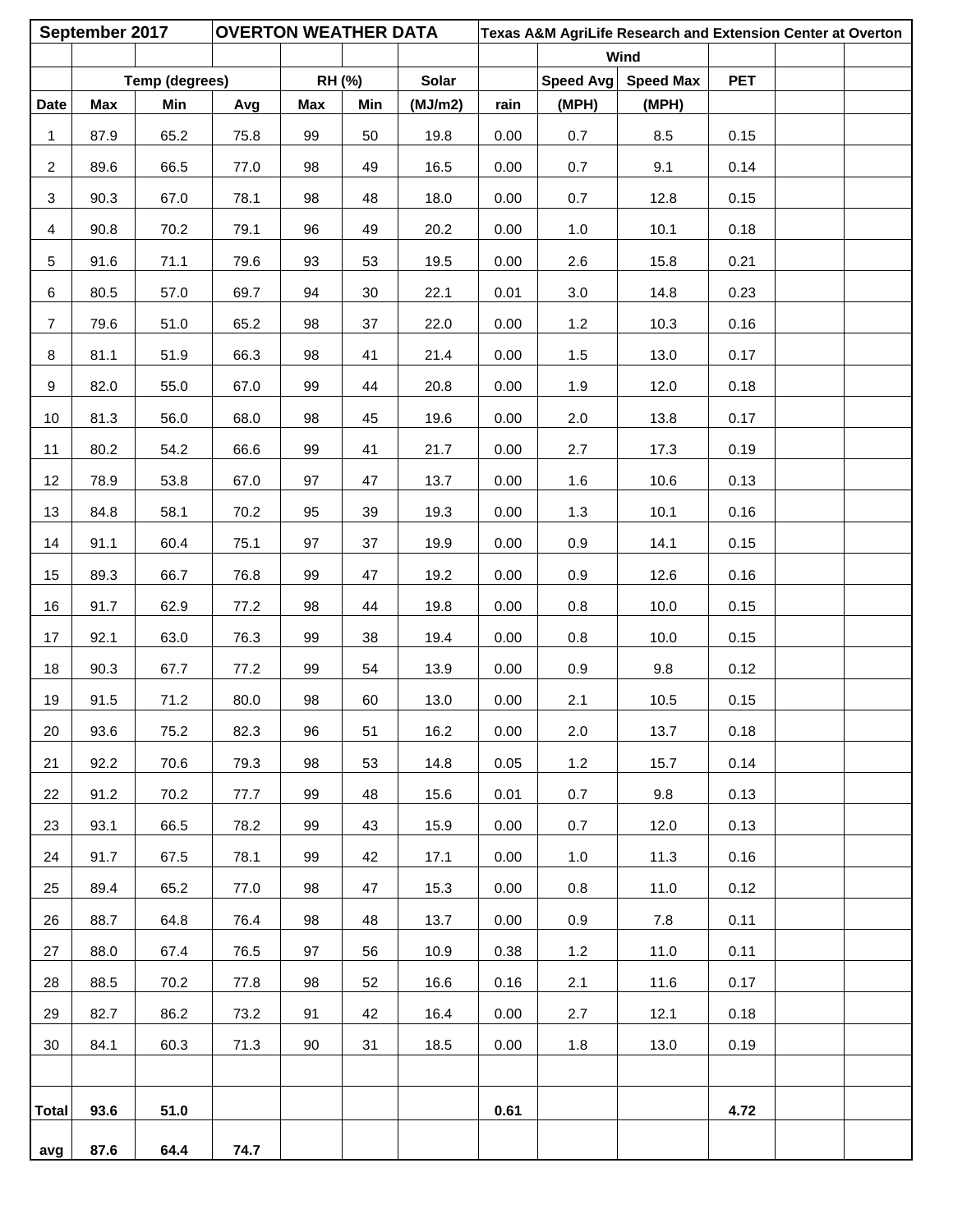|                | October 2017 |                | <b>OVERTON WEATHER DATA</b> |        |     |         |      |           | Texas A&M AgriLife Research and Extension Center at Overton |            |                  |                     |
|----------------|--------------|----------------|-----------------------------|--------|-----|---------|------|-----------|-------------------------------------------------------------|------------|------------------|---------------------|
|                |              |                |                             |        |     |         |      |           | Wind                                                        |            |                  | (thru 8 a.m.)       |
|                |              | Temp (degrees) |                             | RH (%) |     | Solar   |      | Speed Avg | <b>Speed Max</b>                                            | <b>PET</b> |                  | chilling hours      |
| <b>Date</b>    | Max          | Min            | Avg                         | Max    | Min | (MJ/m2) | rain | (MPH)     | (MPH)                                                       |            |                  | Method 1 Method 2   |
| $\mathbf 1$    | 89.4         | 55.1           | 71.4                        | 96     | 42  | 18.2    | 0.00 | 0.8       | 8.8                                                         | 0.13       | $\pmb{0}$        | $\pmb{0}$           |
| $\overline{2}$ | 87.0         | 67.8           | 76.2                        | 98     | 52  | 13.0    | 0.00 | 1.9       | 13.0                                                        | 0.14       | $\boldsymbol{0}$ | $\pmb{0}$           |
| 3              | 78.9         | 73.7           | 75.1                        | 98     | 89  | 3.0     | 0.27 | 1.6       | 9.8                                                         | 0.04       | $\pmb{0}$        | $\pmb{0}$           |
| $\overline{4}$ | 86.3         | 68.8           | 76.0                        | 99     | 48  | 16.7    | 0.01 | 1.1       | 10.3                                                        | 0.14       | $\mathbf 0$      | $\pmb{0}$           |
| 5              | 87.0         | 62.2           | 73.8                        | 98     | 44  | 17.2    | 0.00 | 0.9       | 8.4                                                         | 0.12       | $\pmb{0}$        | $\pmb{0}$           |
| 6              | 87.9         | 60.4           | 73.6                        | 98     | 41  | 16.5    | 0.00 | 0.7       | 12.8                                                        | 0.12       | $\pmb{0}$        | $\pmb{0}$           |
| $\overline{7}$ | 89.4         | 60.8           | 75.3                        | 98     | 41  | 17.0    | 0.00 | $1.2$     | 11.8                                                        | 0.14       | $\pmb{0}$        | $\pmb{0}$           |
| 8              | 88.9         | 65.3           | 76.6                        | 98     | 42  | 17.0    | 0.00 | 1.2       | 10.5                                                        | 0.14       | $\mathbf 0$      | $\pmb{0}$           |
| 9              | 92.6         | 69.4           | 78.9                        | 98     | 41  | 16.9    | 0.00 | 1.2       | 13.2                                                        | 0.15       | $\pmb{0}$        | 0                   |
| 10             | 75.7         | 57.5           | 67.9                        | 94     | 52  | 15.9    | 0.00 | 3.1       | 13.3                                                        | 0.14       | $\mathbf 0$      | $\pmb{0}$           |
| 11             | 77.2         | 48.4           | 60.7                        | 92     | 41  | 17.7    | 0.00 | 2.3       | 10.1                                                        | 0.16       | $\mathbf 0$      | $\pmb{0}$           |
| 12             | 86.3         | 52.1           | 68.6                        | 97     | 38  | 16.6    | 0.00 | 0.9       | 8.8                                                         | 0.13       | $\pmb{0}$        | $\pmb{0}$           |
| 13             | 91.4         | 63.4           | 76.2                        | 94     | 49  | 9.6     | 0.00 | 0.7       | 9.6                                                         | 0.11       | $\pmb{0}$        | $\pmb{0}$           |
| 14             | 92.0         | 67.7           | 78.6                        | 97     | 44  | 15.9    | 0.00 | $1.3$     | 12.1                                                        | 0.14       | $\mathbf 0$      | $\pmb{0}$           |
| 15             | 75.5         | 56.8           | 69.6                        | 98     | 42  | 10.4    | 0.00 | 3.4       | 16.0                                                        | 0.15       | $\pmb{0}$        | $\pmb{0}$           |
| 16             | 71.9         | 44.9           | 57.7                        | 86     | 32  | 18.3    | 0.00 | 2.7       | 13.5                                                        | 0.17       | $\mathbf{1}$     | $\mathbf{1}$        |
| 17             | 75.4         | 38.5           | 55.4                        | 97     | 26  | 18.4    | 0.00 | $1.0$     | 9.8                                                         | 0.12       | 7                | $\boldsymbol{7}$    |
| 18             | 82.9         | 40.4           | 60.4                        | 98     | 26  | 17.9    | 0.00 | 0.8       | 10.1                                                        | 0.11       | 6                | 6                   |
| 19             | 80.7         | 49.7           | 65.1                        | 97     | 42  | 14.5    | 0.00 | 0.9       | 10.8                                                        | 0.09       | $\pmb{0}$        | $\pmb{0}$           |
| 20             | 82.9         | 60.6           | 70.0                        | 90     | 56  | 13.0    | 0.00 | $1.2$     | 13.0                                                        | 0.11       | 0                | 0                   |
| 21             | 88.1         | 67.3           | 76.7                        | 95     | 49  | 11.1    | 0.00 | 1.5       | 14.2                                                        | 0.12       | 0                | 0                   |
| 22             | 74.7         | 49.7           | 63.5                        | 97     | 53  | 9.8     | 1.34 | 3.2       | 22.2                                                        | 0.13       | 0                | $\pmb{0}$           |
| 23             | 77.9         | 47.5           | 61.5                        | 96     | 29  | 16.4    | 0.00 | 1.8       | 11.5                                                        | 0.14       | 0                | $\pmb{0}$           |
| 24             | 70.7         | 47.4           | 59.9                        | 75     | 19  | 17.4    | 0.00 | 3.3       | 19.7                                                        | 0.19       | $\mathbf 0$      | $\mathsf{O}\xspace$ |
| 25             | 74.1         | 43.6           | 57.0                        | 72     | 21  | 17.1    | 0.00 | 2.0       | 12.5                                                        | 0.16       | 4                | $\overline{4}$      |
| 26             | 80.8         | 50.1           | 64.9                        | 73     | 28  | 16.8    | 0.00 | 2.8       | 17.2                                                        | 0.21       | 0                | 0                   |
| 27             | 63.8         | 36.7           | 53.7                        | 95     | 43  | 13.2    | 0.00 | 4.8       | 17.6                                                        | 0.14       | $\sqrt{5}$       | 5                   |
| 28             | 56.9         | 30.9           | 42.4                        | 85     | 26  | 16.0    | 0.00 | 2.3       | 18.8                                                        | 0.11       | 14               | 15                  |
| 29             | 71.1         | 30.0           | 50.0                        | 93     | 19  | 16.4    | 0.00 | 2.2       | 16.5                                                        | 0.15       | 5                | 10                  |
| 30             | 77.1         | 45.3           | 58.7                        | 83     | 24  | 16.2    | 0.00 | 2.0       | 11.8                                                        | 0.16       | $\mathbf 0$      | 0                   |
| 31             | 56.0         | 47.9           | 52.0                        | 98     | 58  | 4.4     | 0.49 | 2.9       | 11.5                                                        | 0.07       | 0                | $\pmb{0}$           |
| Total          | 92.6         | 30.0           |                             |        |     |         | 2.11 |           |                                                             | 4.13       | 42               | 48                  |
| avg            | 79.7         | 53.5           | 66.0                        |        |     |         |      |           |                                                             |            |                  |                     |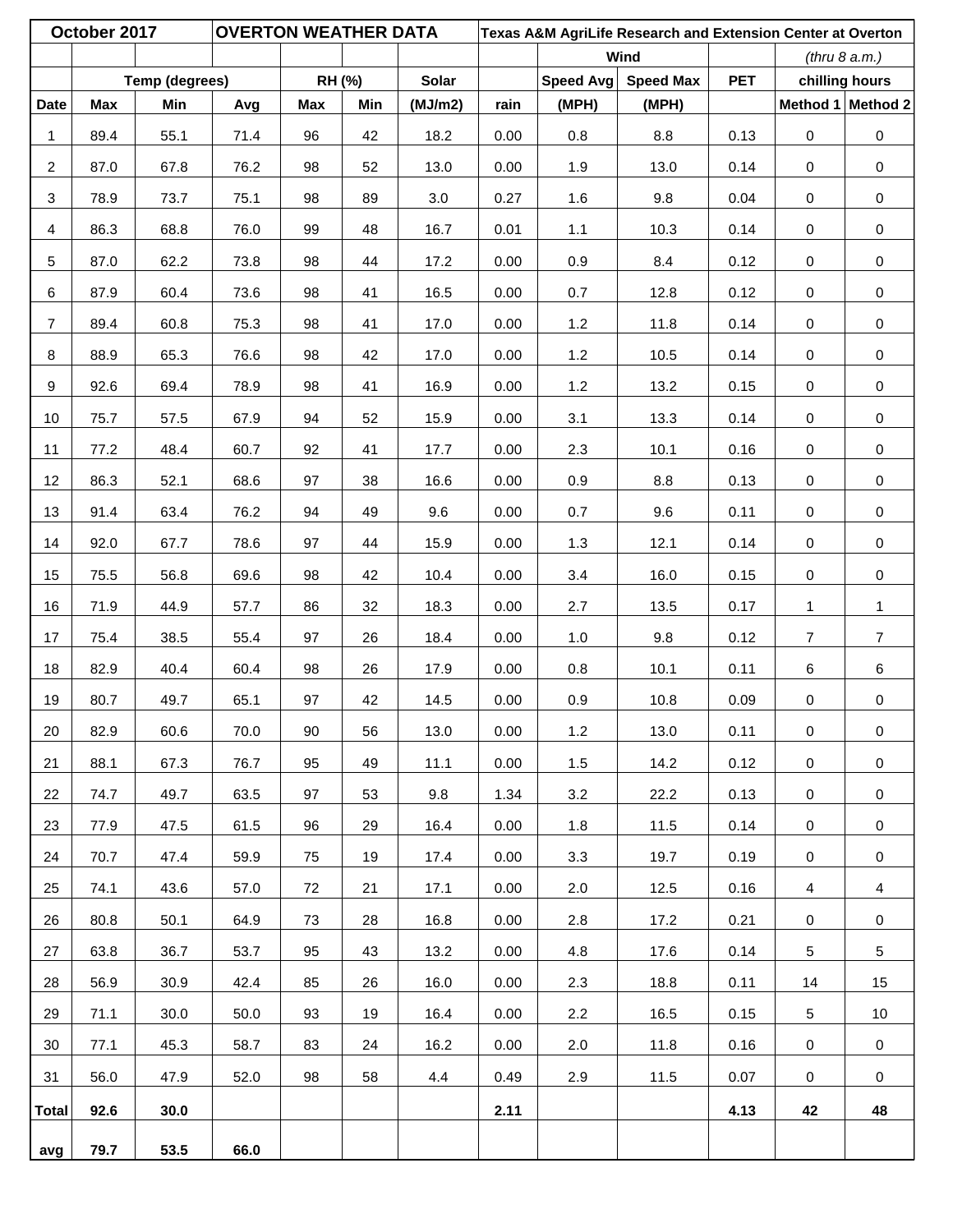|                         | November 2017 |                | <b>OVERTON WEATHER DATA</b> |     |        |         |        |                | Texas A&M AgriLife Research and Extension Center at Overton |            |                         |                         |
|-------------------------|---------------|----------------|-----------------------------|-----|--------|---------|--------|----------------|-------------------------------------------------------------|------------|-------------------------|-------------------------|
|                         |               |                |                             |     |        |         |        |                | <b>Wind</b>                                                 |            |                         | (thru 8 a.m.)           |
|                         |               | Temp (degrees) |                             |     | RH (%) | Solar   |        |                | Speed Avg Speed Max                                         | <b>PET</b> |                         | chilling hours          |
| <b>Date</b>             | <b>Max</b>    | Min            | Avg                         | Max | Min    | (MJ/m2) | rain   | (MPH)          | (MPH)                                                       |            |                         | Method 1 Method 2       |
| 1                       | 77.7          | 49.2           | 64.6                        | 99  | 64     | 10.0    | 0.56   | 1.6            | 12.1                                                        | 0.08       | $\pmb{0}$               | 0                       |
| $\overline{\mathbf{2}}$ | 84.6          | 68.1           | 75.3                        | 96  | 59     | 10.0    | 0.00   | 3,5            | 16.8                                                        | 0.13       | 0                       | 0                       |
| $\overline{\mathbf{3}}$ | 85.2          | 67.0           | 74.3                        | 99  | 64     | 7.6     | 0.02   | 2,0            | 15.5                                                        | 0.10       | 0                       | 0                       |
| $\blacktriangleleft$    | 82.6          | 67.8           | 74.2                        | 99  | 66     | 8.0     | 0.00   | 1.8            | 14.2                                                        | 0.08       | $\mathbf 0$             | 0                       |
| 5                       | 83.8          | 70.2           | 74.8                        | 96  | 65     | 8.4     | 0.00   | 3.1            | 16.7                                                        | 0.11       | $\pmb{0}$               | 0                       |
| 6                       | 85.5          | 69.1           | 75.8                        | 97  | 56     | 12.0    | 0.00   | 2,4            | 13.0                                                        | 0.13       | 0                       | 0                       |
| $\overline{7}$          | 66.2          | 51.3           | 58.9                        | 96  | 77     | 3.0     | 0.00   | 3,3            | 12.5                                                        | 0.06       | 0                       | 0                       |
| 8                       | 50.8          | 47.0           | 48.8                        | 98  | 87     | 1.0     | 0,91   | 3,5            | 11.5                                                        | 0.03       | $\pmb{0}$               | $\mathbf 0$             |
| 9                       | 60.5          | 43.4           | 49.4                        | 98  | 64     | 10.7    | 0,00   | 1,8            | 9.1                                                         | 0.07       | $\overline{\mathbf{c}}$ | $\overline{\mathbf{c}}$ |
| 10 <sub>1</sub>         | 65.2          | 36.4           | 49.3                        | 99  | 41     | 14.1    | 0.00   | 1,0            | 12.8                                                        | 0.08       | 10                      | 10                      |
| 11                      | 63.6          | 45.8           | 54.2                        | 89  | 58     | 6.1     | 0.00   | 1,0            | 7.4                                                         | 0.05       | 0                       | $\mathbf 0$             |
| 12 <sub>2</sub>         | 70.3          | 58.2           | 61.3                        | 98  | 58     | 5.1     | 0.03   | 1,5            | 10.0                                                        | 0.07       | $\bf{0}$                | 0                       |
| 13 <sub>13</sub>        | 63.4          | 54.1           | 58.9                        | 98  | 84     | 4.5     | 0.00   | 1.9            | 11.3                                                        | 0.04       | ${\bf 0}$               | 0                       |
| 14                      | 76.2          | 54.6           | 62.5                        | 97  | 59     | 9.9     | 0.00   | 0.8            | 8.6                                                         | 0.06       | 0                       | 0                       |
| 15                      | 74.4          | 61.4           | 65.8                        | 95  | 67     | 6.9     | 0.00   | 1,8            | 13.0                                                        | 0.07       | 0                       | 0                       |
| 16                      | 72.0          | 61.5           | 66.1                        | 99  | 84     | 4.6     | 0.01   | 0.6            | 7.4                                                         | 0.04       | 0                       | $\pmb{0}$               |
| 17                      | 79.0          | 63.8           | 70.4                        | 97  | 67     | 6.3     | 0.00   | 2.6            | 17.0                                                        | 0.08       | 0                       | $\mathbf 0$             |
| 18                      | 78.4          | 48.2           | 66.4                        | 91  | 44     | 9.9     | 0.00   | 6.9            | 23.4                                                        | 0.20       | 0                       | $\mathbf 0$             |
| 19                      | 60.3          | 35.8           | 46.3                        | 96  | 31     | 13.5    | 0.00   | 1.6            | 12.5                                                        | 0.09       | 12                      | 12                      |
| 20                      | 63.3          | 33.3           | 46.7                        | 97  | 29     | 13.2    | 0.00   | 1.0            | 12.0                                                        | 0.07       | 11                      | 11                      |
| 21                      | 66.4          | 41.2           | 53.1                        | 97  | 74     | 6.3     | 0.00   | 1.0            | 9.3                                                         | 0.05       | $\overline{7}$          | $\overline{7}$          |
| 22                      | 59.0          | 38.0           | 49.6                        | 97  | 43     | 13.3    | 0.00   | 3.1            | 12.3                                                        | 0.09       | $\overline{\mathbf{4}}$ | 4                       |
| 23                      | 64.3          | 29.1           | 44.3                        | 97  | 28     | 12.9    | 0.00   | 0,6            | 6.9                                                         | 0.06       | 10 <sub>1</sub>         | 14                      |
| 24                      | 71.6          | 37.1           | 53.1                        | 94  | 32     | 12.6    | 0.00   | 1,3            | 13.1                                                        | 0.08       | 10 <sub>1</sub>         | 10                      |
| 25                      | 74.1          | 43.7           | 58.6                        | 96  | 52     | 10.8    | 0.00   | 1.1            | 11.5                                                        | 0.07       | $\mathbf{1}$            | 1                       |
| 26                      | 69.0          | 43.3           | 53.6                        | 99  | 31     | 12.3    | 0.00   | $\mathbf{0.8}$ | 7.3                                                         | 0.06       | 3                       | 3                       |
| 27                      | 73.3          | 40.7           | 55.1                        | 88  | 26     | 12.9    | 0.00   | 0.8            | 11.6                                                        | 0.06       | 5                       | 5                       |
| 28                      | 76.1          | 45.9           | 59.0                        | 92  | 38     | 12.7    | 0.00   | 1.4            | 13.9                                                        | 0.11       | 0                       | $\mathbf 0$             |
| 29                      | 69.9          | 47.3           | 60.9                        | 99  | 43     | 10.4    | 0.00   | 2.1            | 11.6                                                        | 0.09       | $\mathbf 0$             | 0                       |
| 30                      | 68.2          | 39.3           | 52.4                        | 98  | 50     | 12.3    | 0.00   | 1.5            | 10.6                                                        | 0.08       | 8                       | 8                       |
|                         |               |                |                             |     |        |         |        |                |                                                             |            |                         |                         |
| Total                   | 85.5          | 29.1           |                             |     |        |         | $1.53$ |                |                                                             | 2.39       | 83                      | 87                      |
| avg                     | 71.2          | 49.7           | 59.5                        |     |        |         |        |                |                                                             |            |                         |                         |